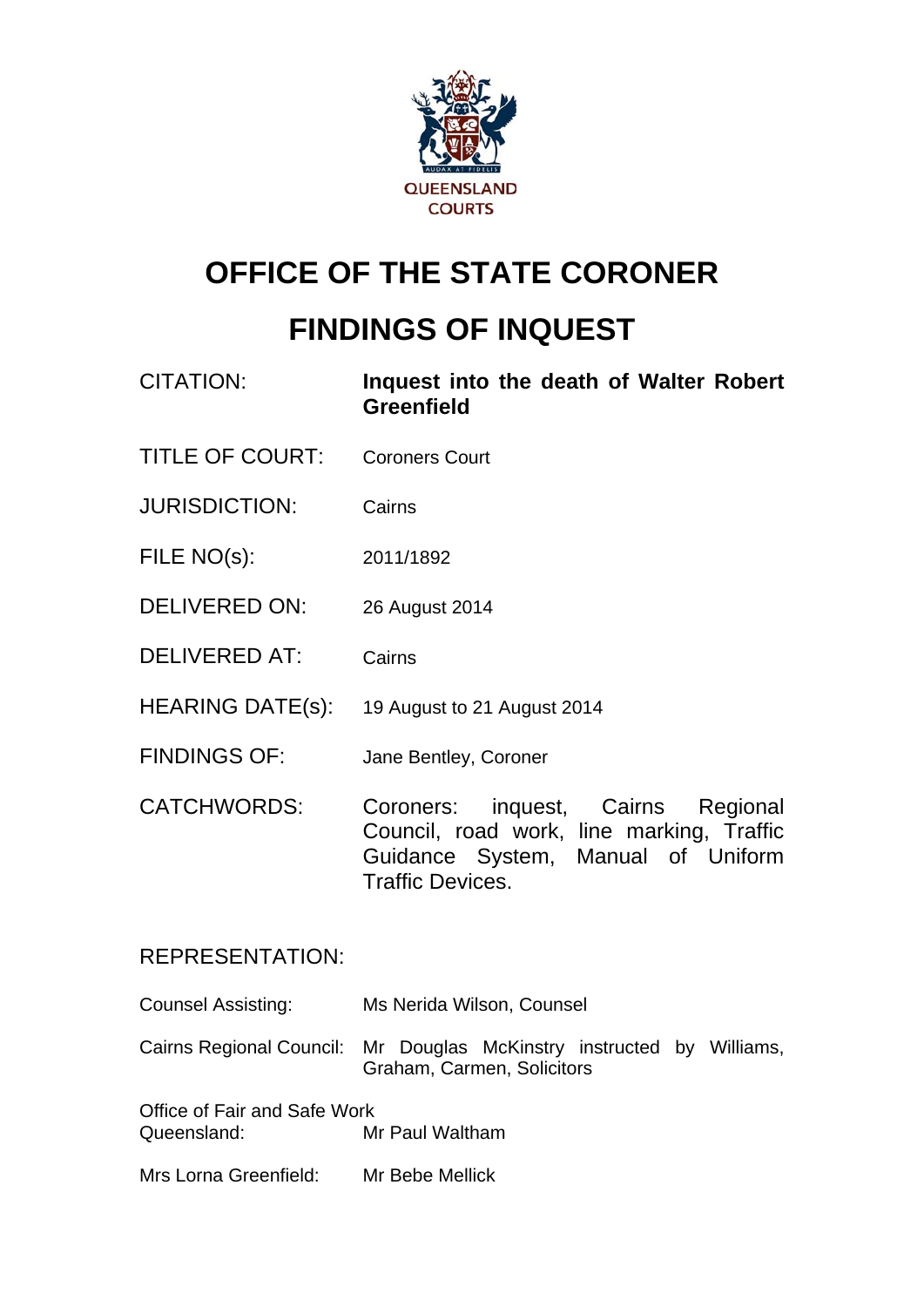## **Introduction**

Section 45 of the *Coroners Act 2003* provides that when an inquest is held the coroner's written findings must be given to the family of the person who died, each of the persons or organisations granted leave to appear at the inquest and to officials with responsibility over any areas the subject of recommendations. These are my findings, comments and recommendations in relation to the death of Walter Robert Greenfield. They will be distributed in accordance with the requirements of the Act and posted on the web site of the Office of the State Coroner.

These findings and comments:

- Confirm the identity of the deceased person, the time, place and medical cause of his death;
- Consider whether the actions or omissions of any third party, in relation to workplace safety, contributed to his death; and
- Consider whether any changes to procedures or policies could reduce the likelihood of deaths occurring in similar circumstances or otherwise contribute to public health and safety or the administration of justice.

#### **Summary of the circumstances of Mr Greenfield's death**

At the time of his death, Walter Robert Greenfield was 66 years old and lived with his wife, Lorna Greenfield. Mr Greenfield was an employee of the Cairns Regional Council and had been for approximately 23 years. He was the ganger (supervisor) of a road crew that conducted line marking on roads in the City area.

On 7 June 2011, Mr Greenfield and the other two members of his crew, along with a traffic controller, were working night shift. They were carrying out line marking of a turning lane leading from Pease Street into Jensen Street at Manoora. They were laying 'thermo lining' (thick paint with added glass shards) to indicate the start of the turning lane.

Traffic could travel north up Pease Street unimpeded and traffic cones only stopped traffic moving left into the turning lane until it got closer to the traffic lights.

At about 10.50pm Ms Mailee Sayaxang was driving her silver Toyota Rav 4 in a northerly direction on Pease Street. She had turned north from the Anderson Street roundabout into Pease Street. She failed to keep right and struck the traffic cones. Mr Greenfield saw the vehicle driving towards him and started to run to the edge of the road but Ms Sayaxang struck him with the centre front of her vehicle.

Police and Queensland Ambulance Service paramedics attended. Mr Greenfield was pronounced deceased at the scene at 10.59pm.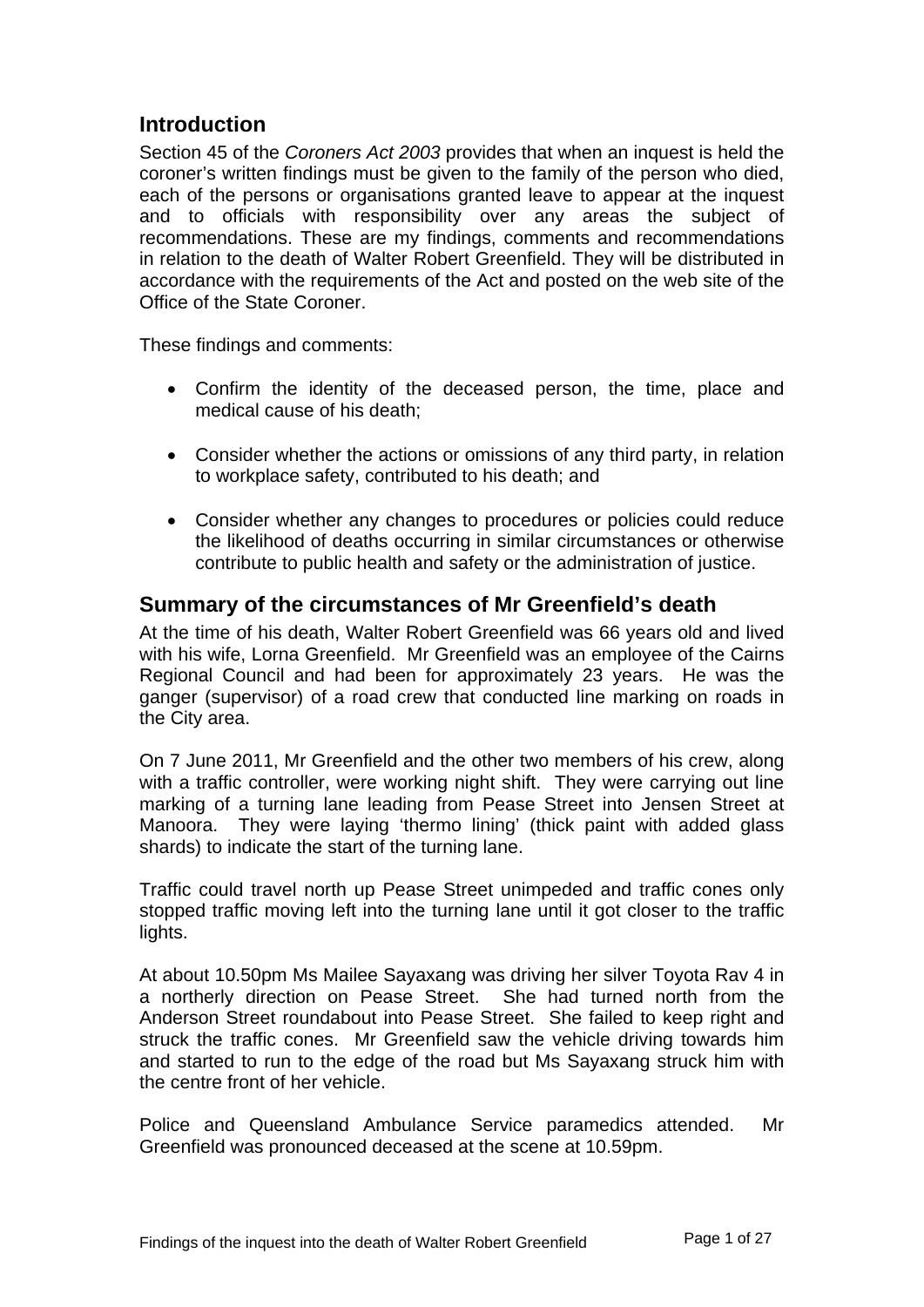## **Investigations**

### **Autopsy**

Dr Paull Botterill, Specialist Forensic Pathologist, conducted an autopsy on 9 June 2011 and concluded that Mr Greenfield died from multiple injuries sustained when he was struck by the vehicle.

Dr Botterill noted:

*Post mortem examination showed breaks of the pelvis, right thigh bone, breastbone, many ribs, neck and abdominal spine, collections of blood in the chest cavities, tears of the lungs and major chest blood vessels.* 

*Testing for drugs and poisons was negative for drugs, including alcohol.* 

## **Witness Statements**

#### **Charles Scorey**

Mr Scorey is an employee of the Council. On Tuesday 7 June 2011, Mr Scorey was rostered to work from 9.48pm until 7am the following day. Mr Scorey has been a Line Marking Operator for 15 years and worked with Mr Greenfield for the entire time. Giovanni Furnari had worked with them for about five years. Stephen Guignon had been their permanent traffic controller for at least six months prior to the accident.

Mr Scorey told investigators that there was no hand written plan in regard to set up procedures at the work site – they used a generic plan which is kept at the depot. They always set up the same way and using the same procedures. They discuss the set up at the site before they start. The traffic controller always put out signage before they started setting up the site. When the signs were out the traffic cones were put out.

Mr Scorey said there was plenty of lighting from the pole opposite Halligan Street and a second light pole two houses down from Halligan Street. The night was very clear.

After they had discussed the procedure for setting up, Mr Guignon set up the signs. Mr Furnari parked his truck on the shoulder of the North bound lane. The truck was facing the oncoming traffic. The amber rotating lights, on either side of the headboard behind the cab, and the hazard lights, were on. The arrow board on the truck was not turned on as it was their practice to turn it on only when they started work.

Mr Greenfield was putting out the traffic cones and Mr Scorey heard a car hit one of the cones and then looked up and saw Mr Greenfield as he was hit by the car. Mr Greenfield was facing the roadway and he jumped backwards just before he was hit.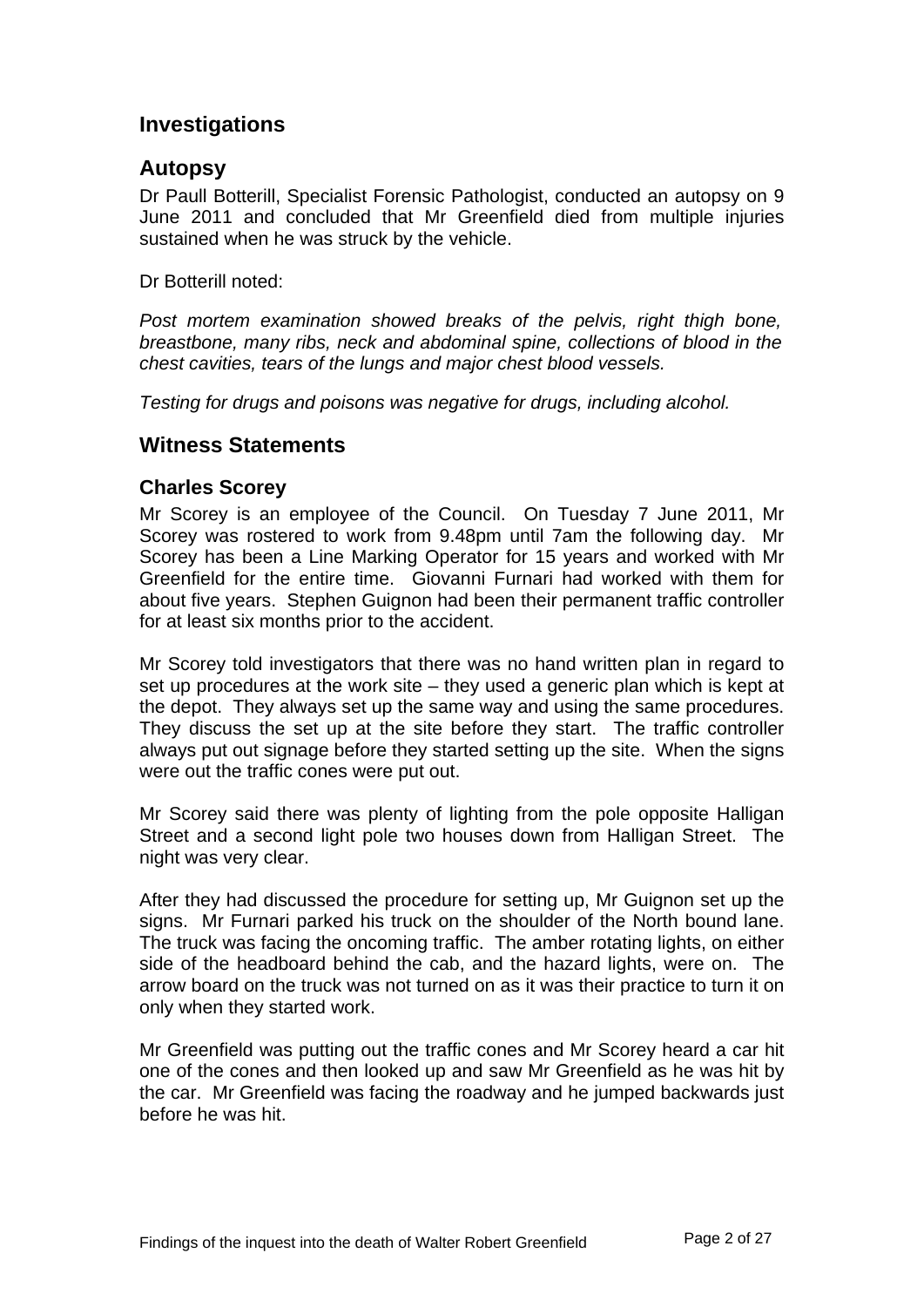Mr Scorey said that the foreman makes decisions about when they have traffic control on a job. The foreman is Chris Glynn and has been for about seven years.

Mr Scorey said that the team always discussed the job at the depot and then again at the site when they would reassess it. The signage is the first thing that is set up and the team checks the signage before they go onto the roadway. The cones would always be put out before the start of the job. They were put out from the start of the job so that drivers could see them from the beginning of the site. The person putting out the cones would stand facing the road so that they could move backwards off the road if required.

On the night of the accident there was no traffic at all so the crew set out the cones while the traffic controller went to the end of the job to continue with the signage. If there was traffic, the traffic controller would have stayed at the start of the job and directed the traffic whilst the cones were put out.

Mr Scorey said that during the day they have more traffic controllers on jobs. At night they are paid an extra 15% and have been told by the foreman that this means there is no money in the budget for an extra traffic controller.

Mr Scorey stated he believes that Mr Greenfield's death may have been averted if there had been another traffic controller on duty that night.

Mr Scorey said that it is extremely rare for their supervisor to come to their work sites. He has told the team not to call him at night. On the night of the accident Mr Scorey tried to contact the supervisor four times but he did not answer his work phone.

#### **Giovanni Furnari**

Mr Furnari was also rostered to work from 9.48pm on 7 June to 7am on 8 June 2011.

Mr Furnari parked the Council truck under the light post opposite Halligan Street.

Mr Furnari said that the traffic controller puts out the signs before they go onto the road. On the night of the accident Mr Guignon put out a '40 km/h' sign south of their location. Mr Greenfield put the cones out.

Mr Furnari was getting something out of the truck when he heard the cones being hit by a car. He turned and saw the SUV hitting the cones and driving towards Mr Greenfield and then he heard the car hit Mr Greenfield.

Mr Furnari thinks that Mr Greenfield was facing the road when the car struck him. He said that he cannot understand how the driver did not see the cones. There was plenty of room for her to drive past the job site and to have taken evasive action.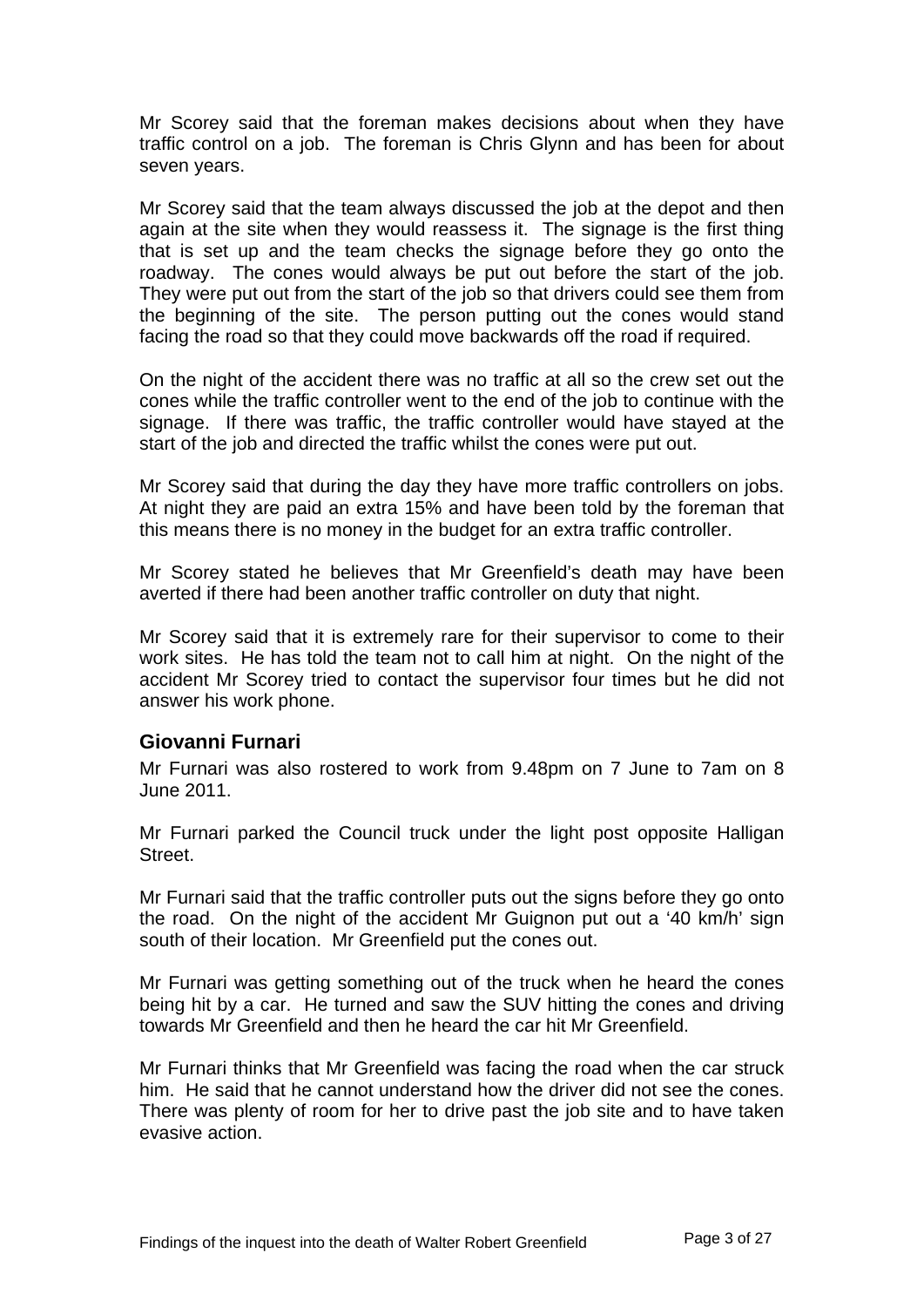The traffic controller was setting up other signage when the accident took place.

Mr Furnari is a trained traffic controller. He said that the team had a meeting before going to the job site about what had to be done and how to do it. They also looked at the safety aspects of each job. They would discuss whether they needed more than one traffic controller and if they decided they did Mr Greenfield would make that request of Mr Glynn. Mr Glynn would usually agree.

Mr Furnari is of the opinion that they need two traffic controllers and better equipment including flashing traffic cones. He thinks that all safety decisions are made based on resources. Mr Furnari never saw their site supervisor on site at night.

#### **Stephen Guignon**

Mr Guignon has been a traffic controller with East Coast Traffic Control for about nine years. The Council sources traffic controllers from ECTC.

Mr Guignon is a qualified Level II controller – a qualification he has held for about nine years. He was on night shift on 7 June 2011 and engaged to conduct traffic control for the Council night line marking crew. He had worked with the crew for over six months.

Mr Guignon and the crew arrived at the site at about 10.30pm.

Upon arrival he discussed with the team the work to be carried out and the signage required. Mr Greenfield requested that the speed limit be reduced to 40 km/h. Mr Guignon said that he drew a mud map of the layout of the site. He then put the signs out:

- WORKMEN REDUCE SPEED 40 KM/H at the southern end of the job, under a street light about 50 metres from the work site;
- A small WORKMEN sign on Halligan Street;
- WORKMEN REDUCE SPEED 40 KM/H and END ROADWORKS 60 DRIVE SAFELY in Jensen Street;
- WORKMEN REDUCE SPEED 40 KM/H at northern end of work site and about 500 metres from work site;
- END ROADWORKS 60 DRIVE SAFELY opposite above sign.

When Mr Guignon finished putting out the signs he intended to go back to the work site and assist with traffic control and watch for cars. As he was returning he saw Mr Furnari waving and shouting. He parked his vehicle in front of the truck and saw that Mr Greenfield had been struck by a car.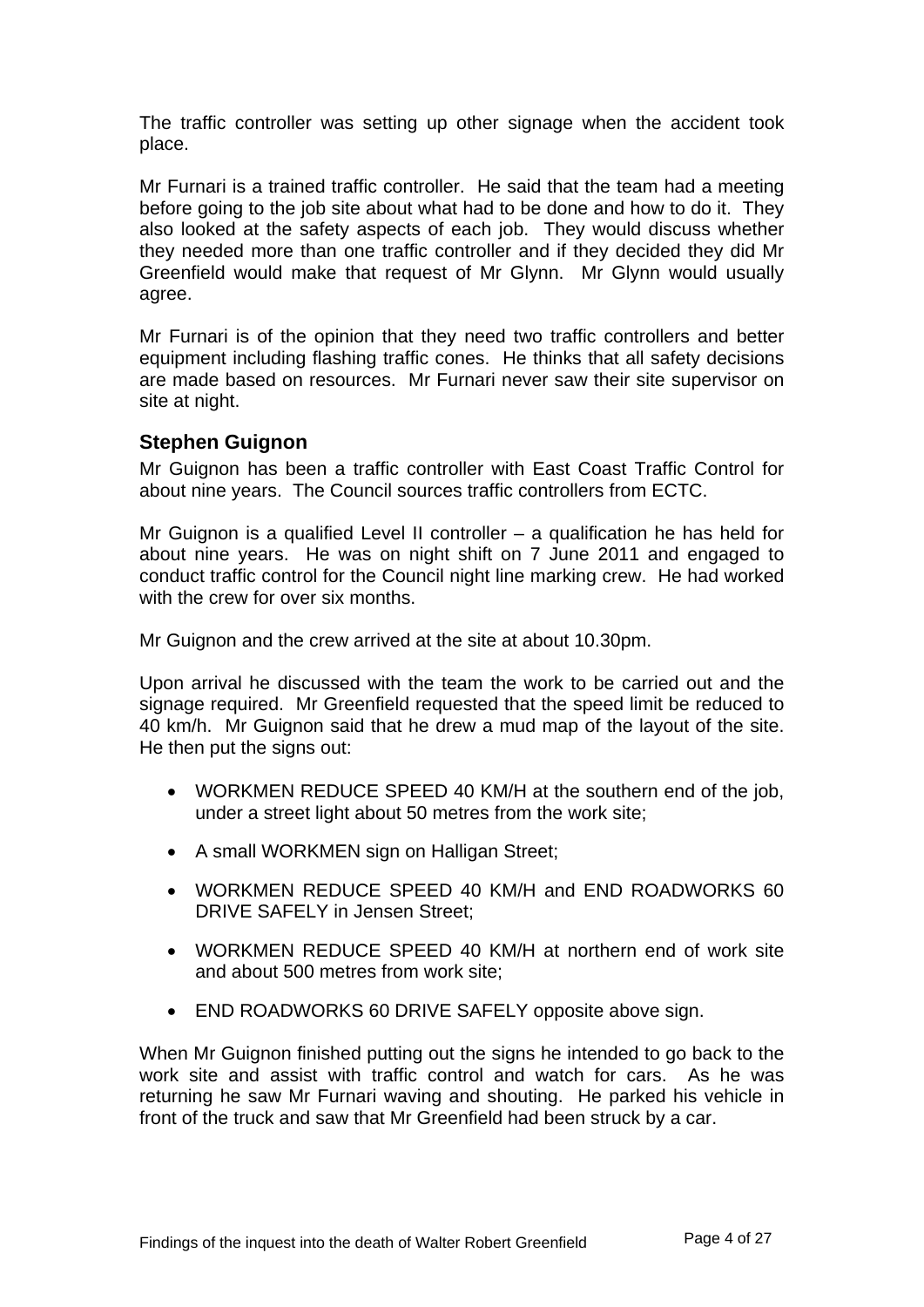Mr Guignon stated that he believes there should have been two traffic controllers on the work site at the time of the accident and that there should be at least two controllers on every work site.

#### **Michael McFadden**

At the time of the accident, Mr McFadden worked for the Council as the Manager, Cairns Works, and had done so since 1987.

Mr McFadden was responsible for supervising the coordinators of the work units including Paul Johnson. Mr Johnson was the coordinator for 'Maintenance Central' and within this unit; Chris Glynn was the person responsible for line marking and signage.

Mr Glynn is responsible for two line marking crews – he provides instructions to all of those under his control about what to do and how to do it.

The Council has Job Safety Analysis procedures (which have been reduced to documentation) for line marking that was developed in 2010. It refers to the Manual of Uniform Traffic Control Devices re signage and also refers to the use of warning devices and high visibility clothing.

The procedures for laying out thermo plastic are addressed on page 11 of the JSA. How to 'cordon off' a work site is addressed at page seven.

Every Council employee working on the roads has a Level 2 Traffic Management Certificate. Mr Greenfield, as the ganger on the job, was in charge of the site and would decide, with the traffic controller, where the signage would be put and who would put out the cones.

Mr McFadden said that the signage should be put out first, then the truck put in place and then the cones put out.

The complexity and size of the job determines the number of traffic controllers required. The decision is made on site and may change during the job.

Mr Glynn and Mr Johnson are responsible for monitoring the work crews.

#### **Paul Johnson**

At the time of Mr Greenfield's death Mr Johnson was the Acting Central District Maintenance Co-ordinator for the Council. He was Mr Glynn's supervisor.

Mr Johnson stated that Mr Glynn's duties included ensuring that all work sites were set up and controlled in compliance with the MUTCD.

He and Mr Glynn met once per week to discuss issues including workplace health and safety issues, budget issues and programmed works.

Mr Johnson regularly saw Mr Greenfield, whom he held in high regard, and his crew, at the depot.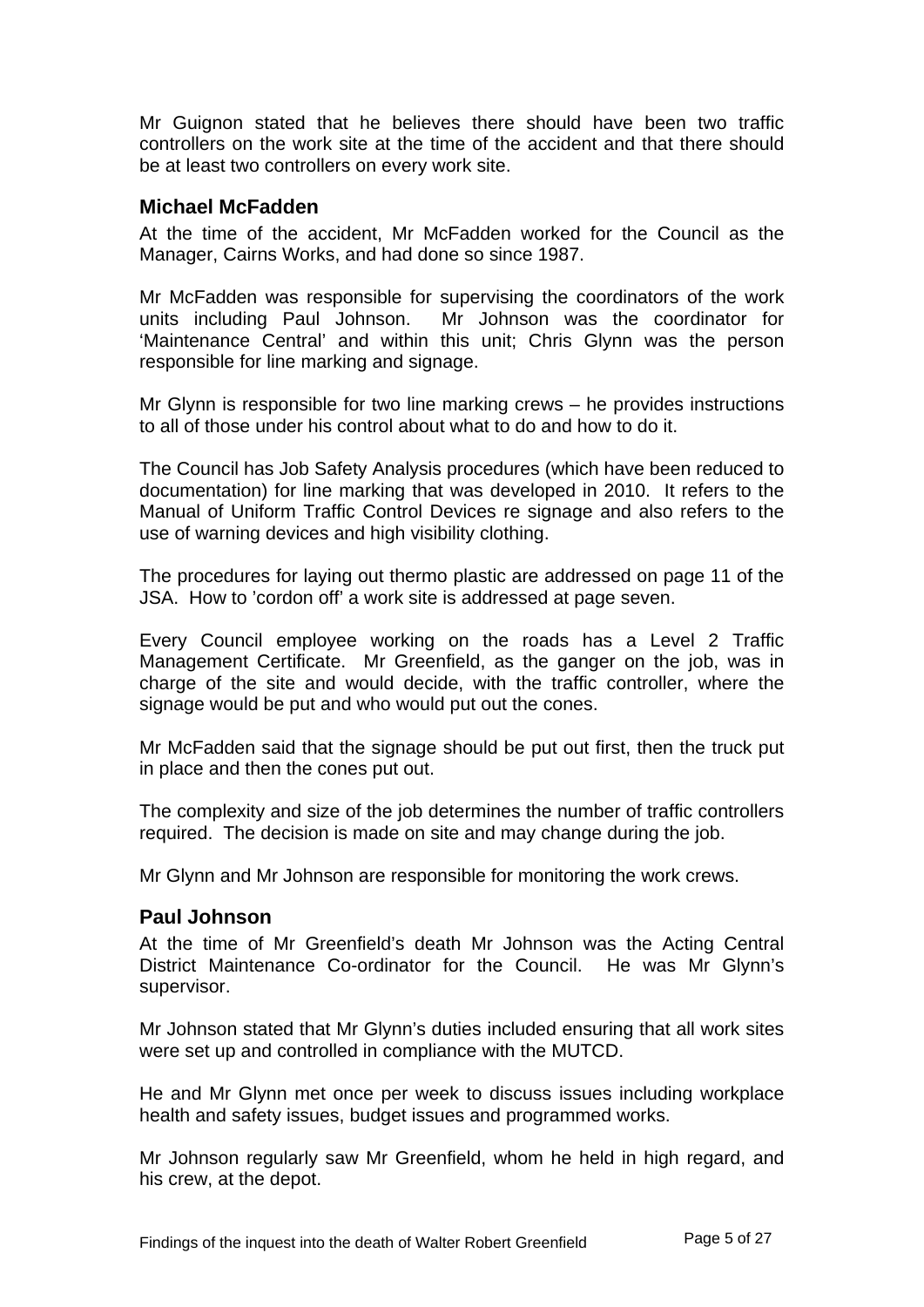Mr Johnson said that although Mr Glynn did not work night shift he was available to the night crew, at any time, via his mobile phone.

Since Mr Greenfield's death, there have been no line marking crews working at night.

#### **Chris Glynn**

Mr Glynn is the District Supervisor for line marking, signage and miscellaneous. He is qualified in Front Line Management and MUTCD Part 3 training level 1. Mr Glynn supervises 17 employees including two line marking crews.

Mr Greenfield, Mr Furnari and Mr Scorey were the dedicated long line crew. That crew carried out edge lines and centre line marking.

The JSA re line marking was developed in 2010 in consultation with a Workplace Health and Safety officer and the line marking crews.

Mr Glynn stated that he left it to Mr Greenfield to determine the number of traffic controllers required on jobs. If Mr Greenfield determined he required further traffic controllers he would contact Mr Glynn so that he could arrange it. Mr Greenfield, as ganger, was in charge of the site and the traffic controllers.

Mr Glynn doesn't work night shift. He doesn't know how the crew set up on the night of 7 June 2011.

#### **Luke Boniface**

Mr Boniface is a maintenance ganger with the Council and has been for about 18 years. He stated that he has always been able to obtain the number of traffic controllers that he considers are needed on a job.

#### **Stephen Dry**

At the time of the accident, Mr Dry was the Operations Manager, East Coast Traffic Control. At 11.16pm on 7 June 2011, he received a call from Mr Glynn who informed him that there had been a death on site and asked him to attend to assist investigating officers.

Mr Dry arrived on site at about 11.30pm. He spoke to Stephen Guignon and investigators and assisted with traffic control and securing the site. He marked the location of signage with paint so that the signs could be removed.

#### **Bruce Gardiner**

Mr Gardiner is the General Manager, Infrastructure Services, for the Council. He prepared a report summarising the work practices of the Council line marking crews.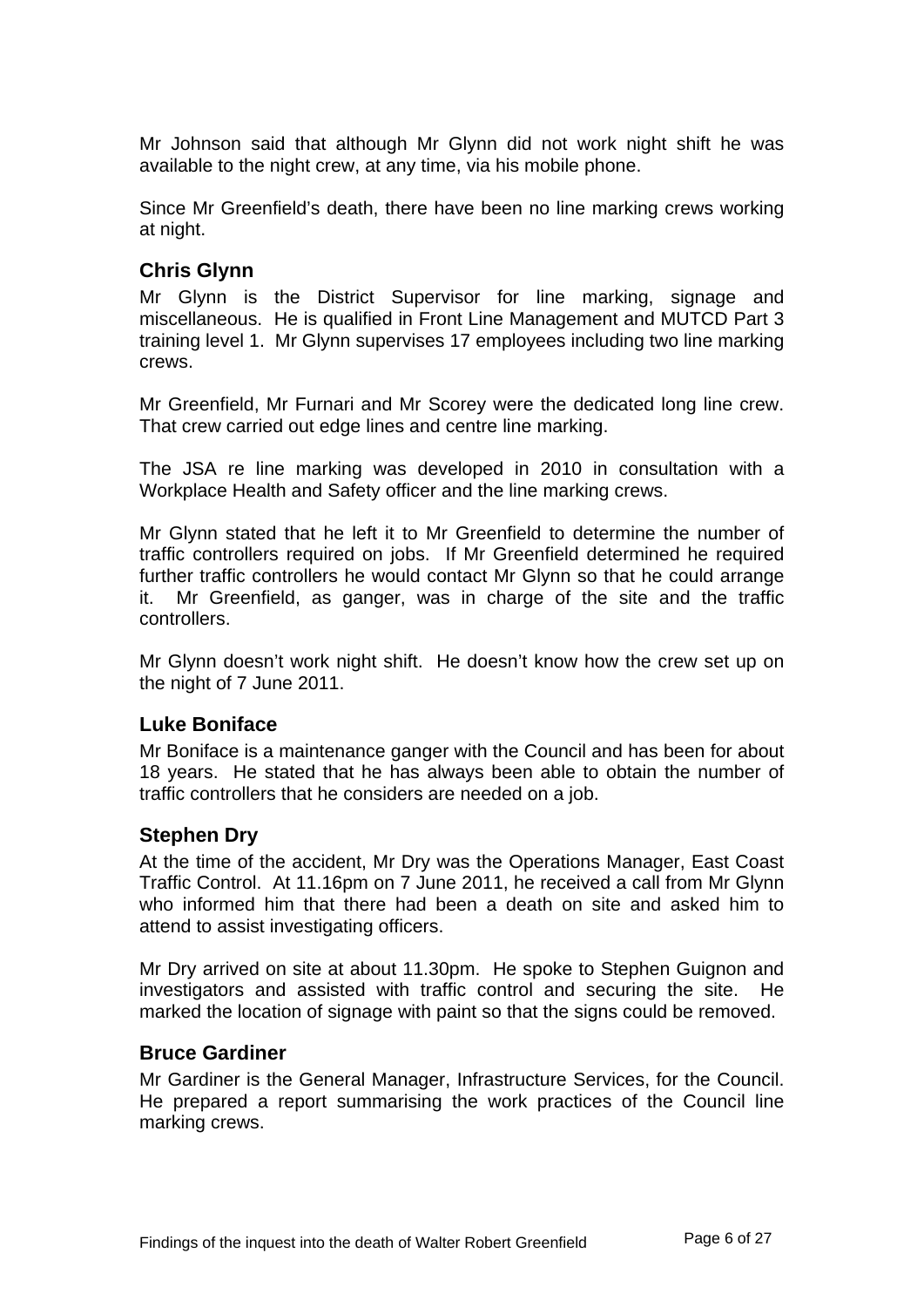Council utilises the MUTCD as the guideline for management for all such works. At the time of the accident Council had in place a generic Safe Work Method Statement (SWMS) for working on roads. The Central and Northern line marking crews had separate JSA processes which were recorded in documentation. There were two JSA – one for night work and one for day work.

All crew were trained in the SWMS and the JSA which had been developed in consultation with them. The JSA as at 7 June 2011 specified the steps to be taken prior to starting work:

- Pre-start briefing;
- Pre-start equipment check;
- Wear adequate hearing protection and PPE;
- Comply with MUTCD, traffic management plan and complete daily report and checklist of signage;
- Vehicles to have flashing lights;
- Workers and supervisors to wear high visibility garments in poor light;
- Undertake a visual inspection to check hazards and determine PPE and be aware of changes to work area and other plant and equipment working in the area.

There is currently a single SWMS for line marking works. The JSA are no longer utilised.

Council has also, since the accident, employed two dedicated Traffic Safety Offices to assist and advise staff, review traffic management practices, advise staff and management on latest developments and traffic safety related matters.

There are no limits on the number of traffic controllers that can be engaged for any job and it is up to the site supervisor to identify the number required.

If staff members wish to raise a safety issue they can do so with their direct supervisor, the elected Workplace Health and Safety Officer, the Departmental Workplace Health and Safety Officer, the Traffic Safety Officer or their other supervisors.

Council has a Workplace Health and Safety Committee and a Corporate Safety Committee which meet regularly and review all workplace incidents, hazards and rectification action plans. Safety issues can be tabled at these meetings and agendas and minutes are published broadly.

Council holds regular toolbox meetings with all staff where safety issues are discussed.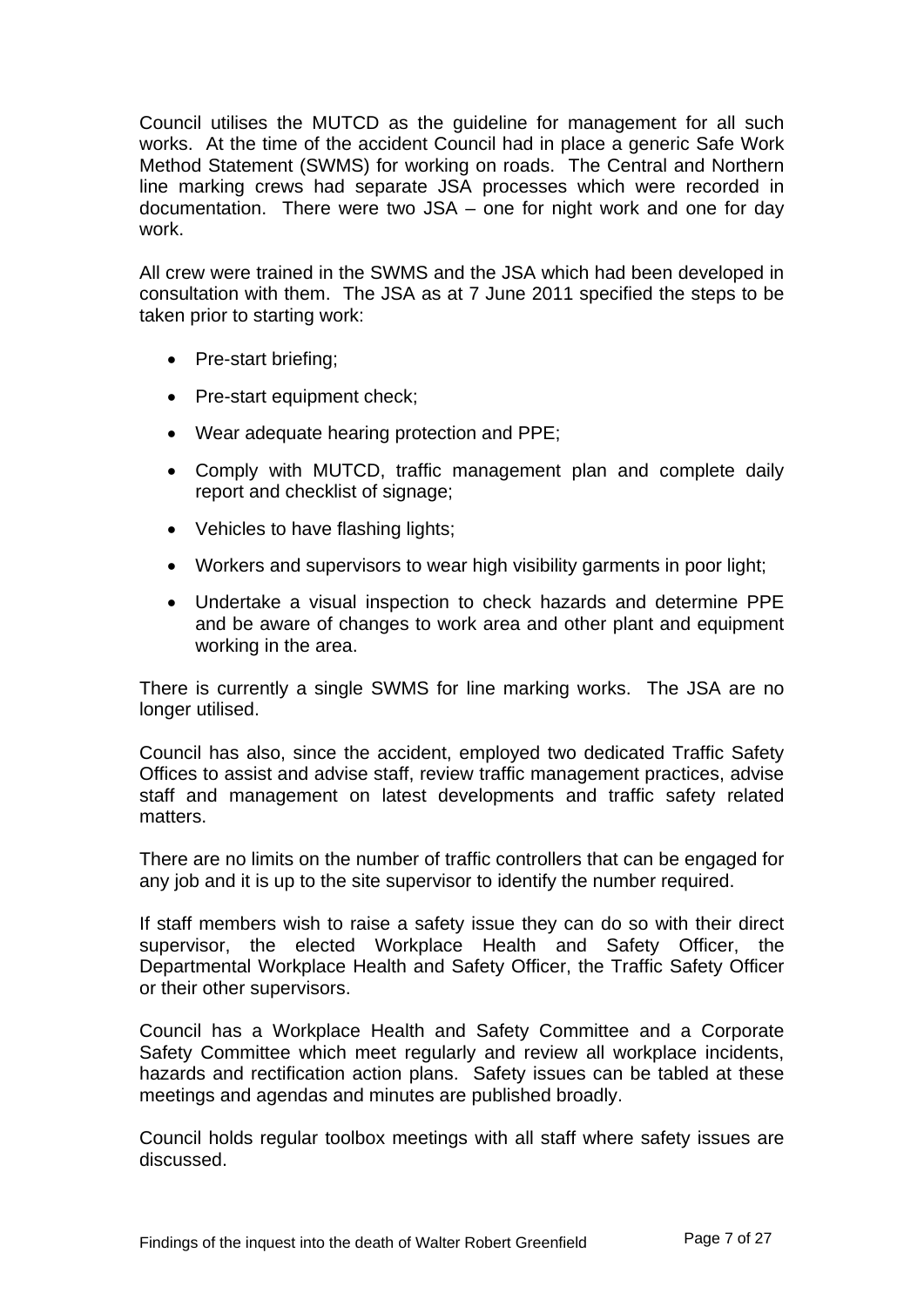#### **Bob Carnaby**

After Mr Greenfield's death the Council commissioned a review by Mr Carnaby, an independent consultant, in relation to the provision of road marking services. The review examined Council road marking management practices and made recommendations for changes identified to improve efficiency, improve road marking conditions standards, increase life cycle, reduce risk to personnel and reduce the cost of maintaining markings.

Mr Carnaby recommended that line marking not be carried out at night. He also recommended that road markings activities be outsourced by the Council which would limit personnel's exposure to traffic by utilising vehicle mounted long line marking technology and therefore substantially reduce the risk to personnel working on the roads and the hazards to drivers that may be associated with road works.

#### **Joy Bond**

Ms Bond was the passenger in the vehicle which struck Mr Greenfield. She told police that the driver was not intoxicated and that they were talking at the time of the accident. She saw the truck and the 40km/h sign but did not see any flashing lights. She said it was dark at the location of the accident and she thinks that the driver did not see the cones. She said she saw Mr Greenfield and his orange shirt was the same colour as the cones. Mr Greenfield stood up as he saw the car approaching and moved off the road but the driver also drove in that direction and struck Mr Greenfield.

Ms Bond said that the radio was on low and the driver was not using her phone. Ms Bond said that the driver sometimes wore glasses but was not wearing them that night.

#### **Record of Interview – Cindy Mai Lee Sayaxang**

Ms Sayaxang told police that she turned right at the Anderson Street roundabout. She was talking to Ms Bond and then heard her car drive over the cones. She then went to pull over and she suddenly saw Mr Greenfield in front of the car. He was in a crouching run in front of her and she slammed on the brakes but she hit him.

Ms Sayaxang told police that she was not on any medication, she had not been drinking alcohol or taking illicit drugs and she was feeling fine at the time of the accident. She said that she sometimes wore glasses as she was short sighted but she was not wearing them at the time of the accident. She said that she was not aware that it was a condition of her driver's licence that she was to wear glasses when driving.

Ms Sayaxang estimated that she was travelling at about 50 km/hour when she was on Pease Street and slower than that when she hit the cones.

She told police that she saw the 40km/h sign but thought that it was left there from previous road works. She saw the truck with the flashing lights but didn't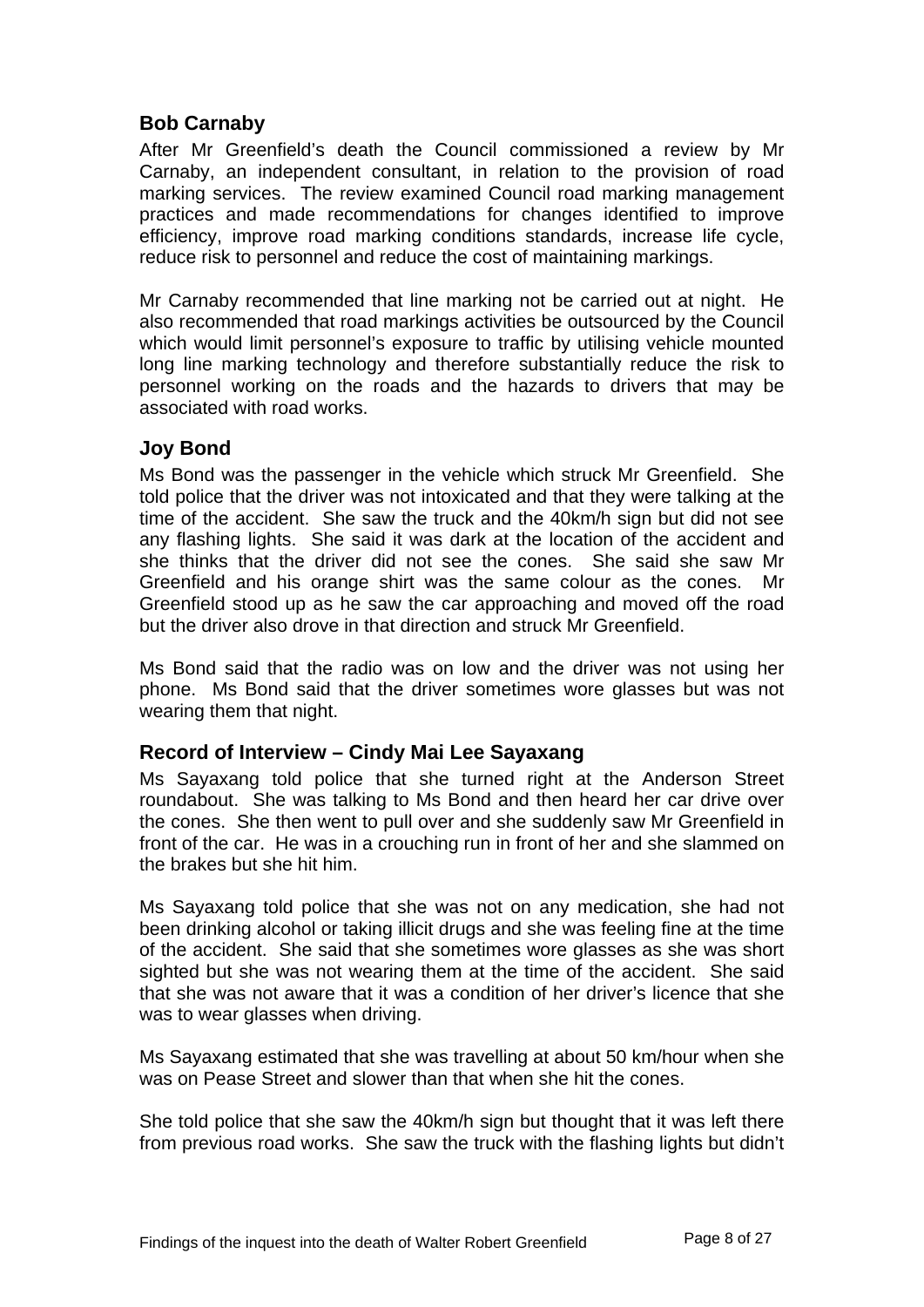realise that it was a work truck and thought it was a fire truck. She saw the reflectors of the traffic cones but they didn't really register before she hit them.

She saw some workmen at the truck and she was pulling over to apologise for hitting the cones when she saw Mr Greenfield in front of her.

Ms Sayaxang said that she thought the fact that she wasn't wearing her glasses contributed to the accident.

#### **Report of the Forensic Crash Unit**

The FCU of the Queensland Police Service investigated the death of Mr Greenfield and investigators concluded:

- Ms Sayaxang's vehicle had no defects which could have contributed to the accident;
- The accident did not involve the use of alcohol, drugs or excessive speed;
- Ms Sayaxang was travelling at a speed of between 46 and 52 km/h prior to braking;
- As she was travelling along Pease Street, Ms Sayaxang moved into the turn left lane;
- She collided with several of the traffic cones;
- She immediately applied her brakes but collided with Mr Greenfield who was attempting to get out of her way;
- Ms Sayaxang failed to observe the speed restriction signs, truck and traffic cones correctly and/or failed to understand their significance.

The investigating officer made the following recommendations:

- Setting up of such work sites should be done systematically:
	- o Warning signs put out first;
	- o Vehicles placed correctly with warning boards illuminated;
	- o Traffic cones and items for use at the site placed last;
- Once signs are placed a traffic controller should man the approach points applicable for that site – that person should have the appropriate safety equipment and be in a position to warn the personnel working on the site of impending danger;
- A traffic controller could be required to protect workers setting up the site;
- No worker should be setting up vehicles, cones, tools or working prior to correct signage being placed and at least one traffic controller supervising approaching traffic.

#### **Workplace Health and Safety Report**

The Office of Fair and Safe Work Queensland conducted an investigation into the death of Mr Greenfield.

The Council was the principal contractor and in charge of the work site. East Coast Traffic Control Pty Ltd is a company which specialises in providing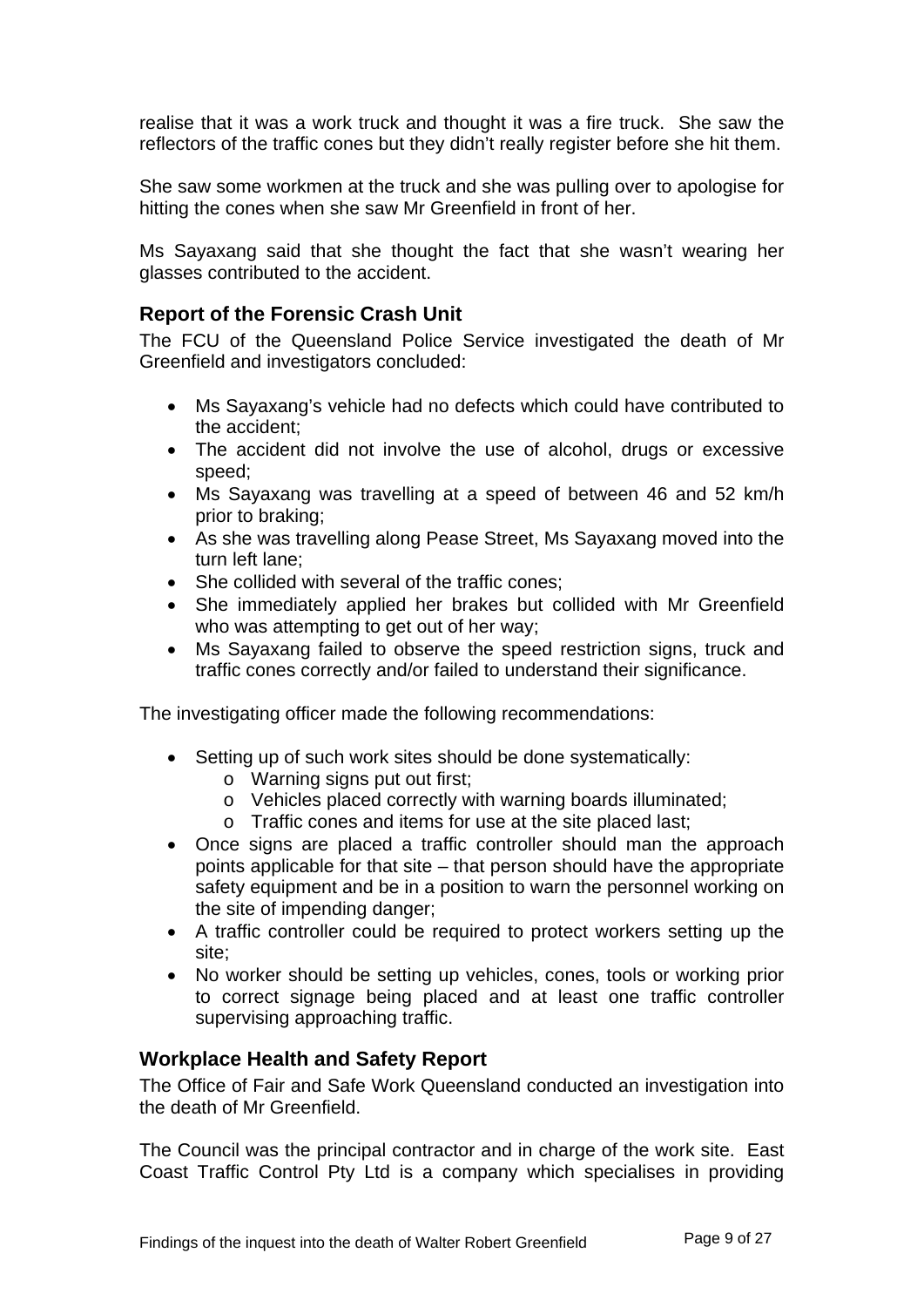companies and government departments with traffic control, labour hires and contract work. ECTC was engaged by the Council to conduct traffic control at the site of the accident.

The Council crew involved in the job consisted of Mr Greenfield, Charles Scorey and Giovanni Furnari. Stephen Guignon was the ECTC traffic controller.

#### **Scene of the occurrence**

All three council employees were wearing reflective clothing which is standard council issue. The traffic cones utilised on the night were fairly new, orange in colour with a reflective strip.

Inspectors concluded that the area was well illuminated, the night was clear and visibility was reasonable, even late at night. There was no other traffic on the road at the time of the incident. There is a set of traffic lights approximately 128 metres from the incident and another two street lights in the immediate area. There was a further street light near where the speed sign was erected. The road was in good condition.

The site set-up was as follows -

- A standard road sign had been erected on Pease Street, about 200 metres from the roundabout at the intersection of Pease Street and Anderson Road, Manoora, facing traffic coming from the roundabout which indicated that road works were being undertaken and that the speed limit was 40km/hr. This was the southern end of the work site.
- A Council work truck with an arrow board on it was parked near the speed sign and under a street light.
- Signage warning of the reduced speed limit had been set up along Jensen Street leading to the traffic lights at the intersection of Jensen and Pease Streets.
- At the time of the incident, Mr Greenfield was about 300 metres from the roundabout and 130 metres from the traffic lights at the intersection of Jensen and Pease Streets.
- Two other Council workers were in the vicinity of the work truck.
- All workers were wearing high visibility clothing with night reflection.
- The distance from the first safety sign to the first traffic cone was 78.24 metres and the distance to the site of the incident was 107.1 metres.

Investigators checked Council documentation and found:

- All the employees on site at the time of the incident had undertaken the appropriate training in relation to traffic management.
- The Council SWMS for work on or adjacent to a road was followed.
- One of the relevant JSA steps for line marking had not been undertaken prior to Mr Greenfield being struck i.e. a manual task risk assessment had not been completed as outlined in the procedures.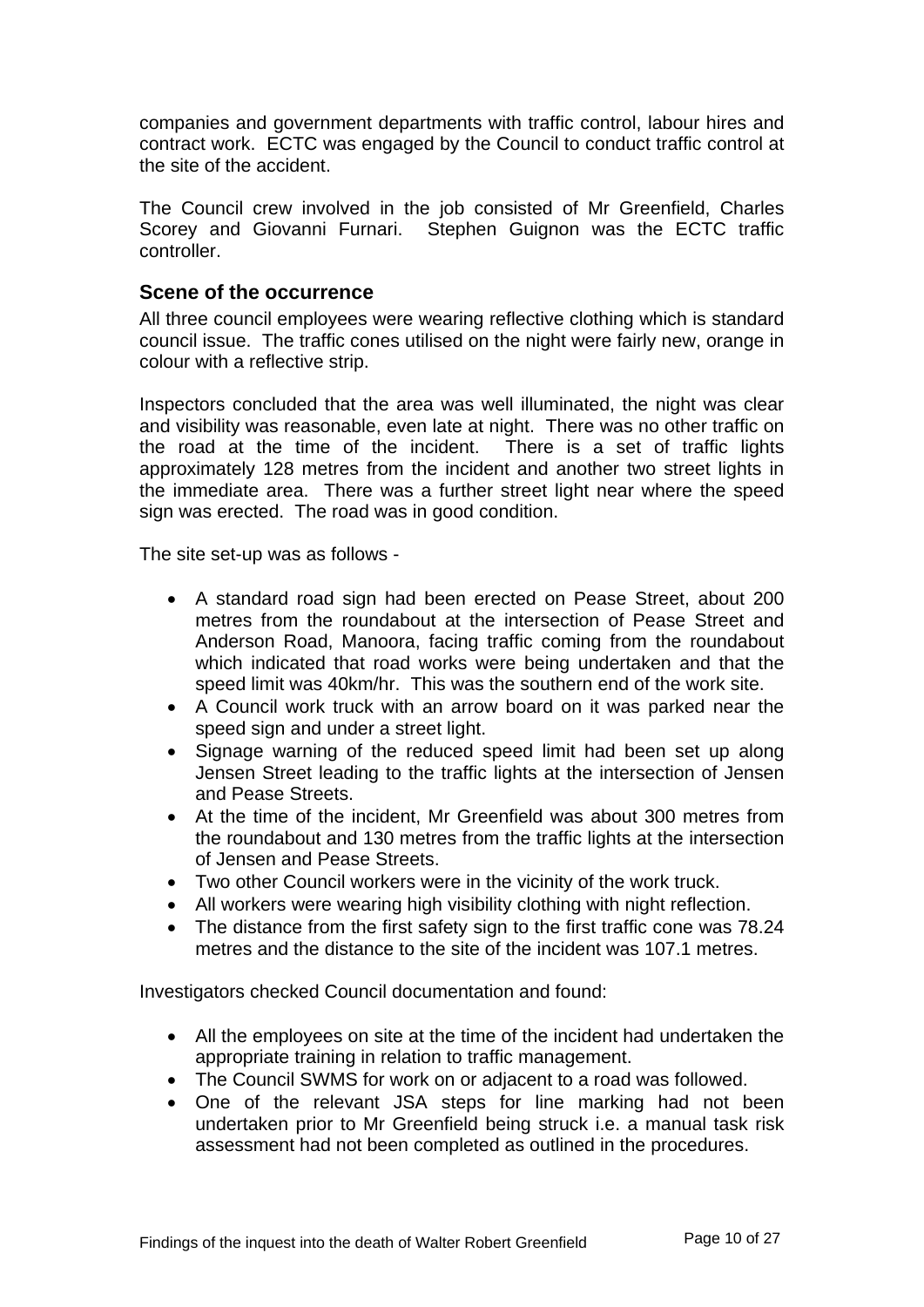• Although there was only one traffic controller on the job that night, had Mr Greenfield, as ganger, considered that more were required he could have requested that and additional controllers would have been allocated.

In regard to the failure by the Council employees to comply with the JSA procedure in relation to the manual task risk assessment, OFSWQ issued an Improvement Notice to the Council.

The Notice required the Council to provide adequate supervision and monitoring of line marking activities on roadways to ensure compliance with formal systems of work to ensure workers are free from the risk of injury. Following the issue of the Notice, on 29 September 2011, the Council implemented a Rectification Action Plan for risk assessments to be carried out both before and after controls are implemented in relation to identified hazards.

The SWMS for Line Marking dated 20 October 2011 now specifies:

- That there must be site specific inductions for all workers and contractors prior to every job;
- There must be compliance with the MUCTD which is issued by the Department of Transport and Main Roads;
- Workers must be aware of changes to the work area and make appropriate modifications to operations;
- Incidents must be reported immediately to a supervisor:
- The site supervisor is responsible for ensuring that all control measures are adhered to;
- The site supervisor or ganger must conduct the on-going monitoring of the work area;
- A new Activity Plan for working on or near roads;
- The site supervisor must conduct a review process.

Further, the Council developed and prepared a Risk Management Worksheet identifying the manual task hazards associated with line marking activities and nominating control measures.

The Council workers have been trained in the new procedures.

It was noted that it was unclear whether the arrow board was operating at the time of the incident and it was recognised that it was possible that this was a contributing factor.

Further, the provisions of the MUCTD at the time of the incident did not require the traffic controller to have been in place with a "slow" batt prior to the Council workers setting out the traffic cones. It is now Council procedure that the traffic controller to be in place, with a "slow" batt, at the start of such jobs.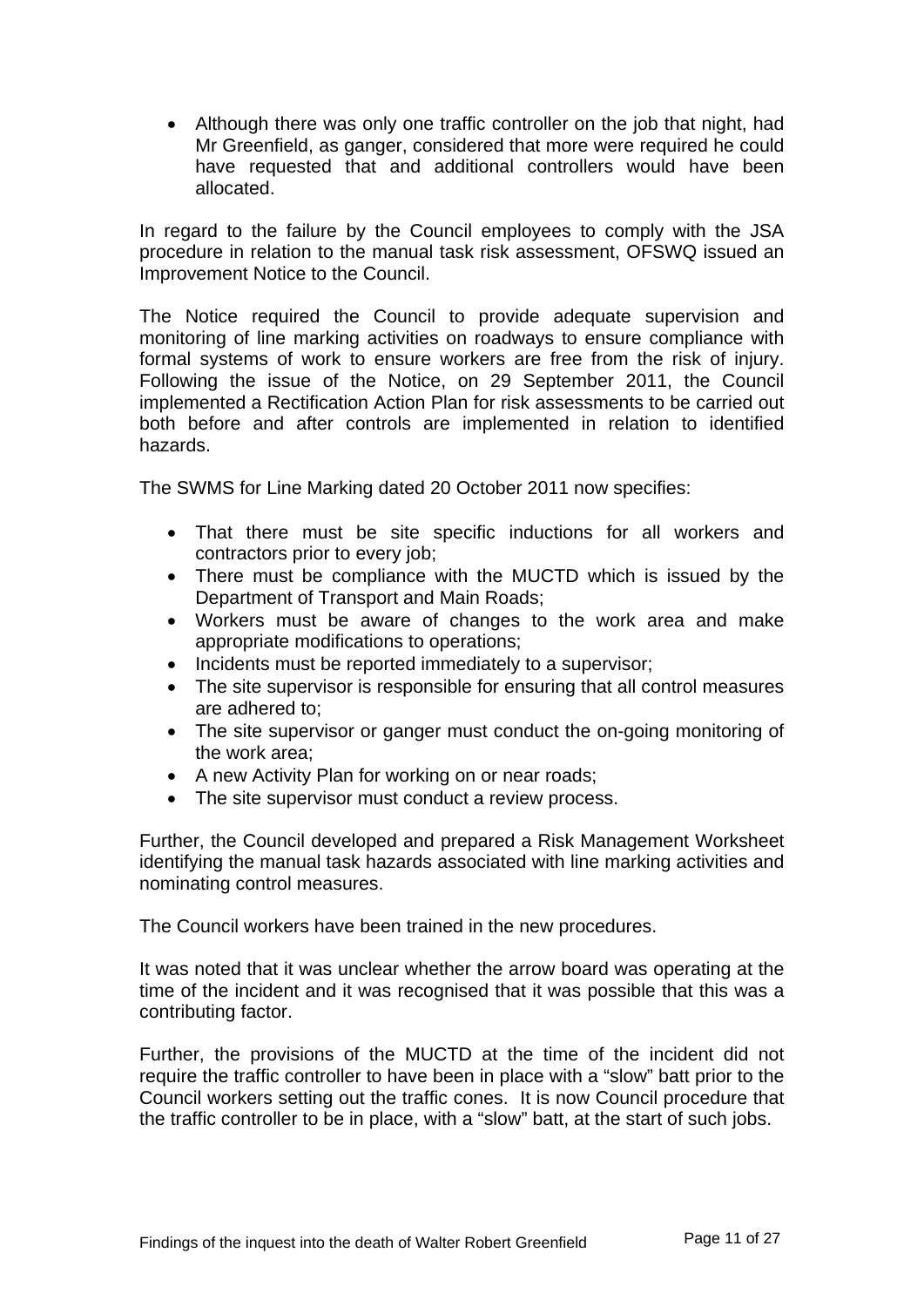The investigation was concluded on the basis that the cause of the accident was the manner in which the vehicle that struck Mr Greenfield was driven and that the Council should not be prosecuted in relation to the incident.

#### **Criminal investigation and prosecution**

Mailee Sayaxang was charged with Dangerous Driving Causing Death and Failing to Comply with a Condition on her Licence (i.e. wearing prescriptive glasses).

Ms Sayaxang entered a plea of guilty to that charge and was sentenced in the District Court at Cairns on 25 September 2013 to two years imprisonment, suspended after six months for an operational period of two years and was disqualified from holding a driver's licence for a period of three years.

The Learned Judge sentenced Ms Sayaxang on the basis that she had failed to keep a proper lookout and drove dangerously for some distance. She had driven without wearing her glasses, failed to pay regard to the 40 km/h sign, didn't see the traffic cones, proceeded through them and continued until she hit Mr Greenfield who she did not see until it was too late to stop.

#### **Mrs Greenfield's concerns**

Following Mr Greenfield's death, Mrs Greenfield told police that the Council had reduced the number of traffic controllers allocated to jobs during the night shift and that Mr Greenfield and other employees were of the opinion that this placed them in danger and it was only a matter of time until someone was hit by a vehicle.

On 26 April 2012, Mrs Greenfield sent an email to the Council in which she raised the following concerns:

- The Council had cut costs by reducing the number of traffic controllers available to line marking crews;
- The fact that only one traffic controller was working on the site on the night of Mr Greenfield's death contributed to his death;
- The exit from Anderson Street roundabout should have been completely blocked off;
- A site safety plan procedure was not completed prior to work on site being commenced;
- On many occasions Mr Greenfield's manager would call him and direct him to reduce the number of traffic controllers on a job;
- Some time before 4pm on 6 June 2011 Mr Greenfield received a phone call at home, from a supervisor who told him he could only have one traffic controller on site that night – at that time Mr Greenfield had already arranged to have more than one traffic controller on the job site.

In May 2014, Mrs Greenfield sent an email to the Office of the Northern Coroner in which she stated: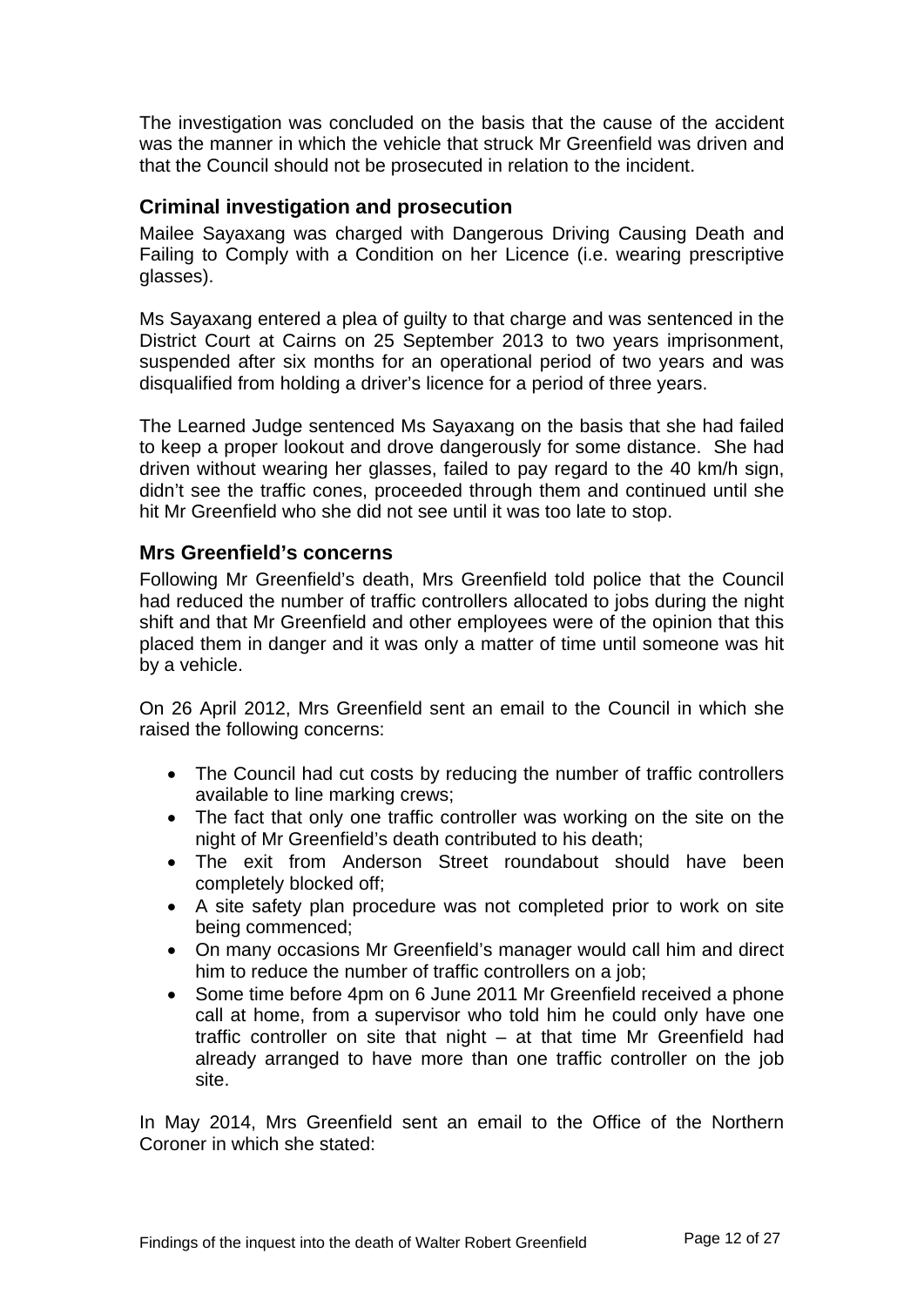- Mr Greenfield arranged for two traffic controllers to be present on the night of 7 June 2011 but his foreman, Mr Glynn, phoned him at about 4.30pm that afternoon and told him that he had cancelled one of the traffic controllers;
- Mrs Greenfield is aware of this conversation as Mr Greenfield activated the speaker on his phone and she heard the conversation. Mr Glynn stated, 'Mate, we've had to cancel one of your traffic controllers and you're only entitled to one.'
- Such conversations were a common occurrence;
- Mr Greenfield continually expressed his concerns in regards to safety and breaches by drivers to his supervisors and he was told not to report these incidents to police but to his supervisors and he was told that it was all part of the job and he should get over it.

## **The Inquest**

A pre-inquest directions hearing was held on 23 June 2014. The parties appeared. Counsel Assisting advised that the issue to be explored at the inquest was the safety management for line marking crews at the Cairns Regional Council at the time of Mr Greenfield's death and at present. The inquest was listed to commence on 19 August 2014.

Ten witnesses gave evidence at the inquest and their evidence is summarised below.

## *Lorna Greenfield*

Mrs Greenfield stated that for some time before his death Mr Greenfield regularly received phone calls from Mr Glynn at 4.30pm during which Mr Glynn would say that Mr Greenfield could not have the number of traffic controllers he wanted for various jobs.

On 7 June 2011, Mr Greenfield received a phone call from Mr Glynn at 4.30pm and Mrs Greenfield overheard the conversation as he put it on speaker phone. Mr Glynn told Mr Greenfield that he could only have one traffic controller that night as it was a quiet night and only one was needed.

Mrs Greenfield referred to the above phone call in her email to my office in May 2014 but did not in earlier correspondence. In earlier correspondence she stated that Mr Greenfield had received a call before 4pm on 6 June 2011 and afterwards Mr Greenfield told her that Mr Glynn had reduced the number of traffic controllers.

Mrs Greenfield stated that she believes that the Council reduced the funds available to pay for traffic controllers because of budgetary constraints.

Mrs Greenfield stated that she believes that the traffic controller should have been standing at the start of the job when the cones were put out.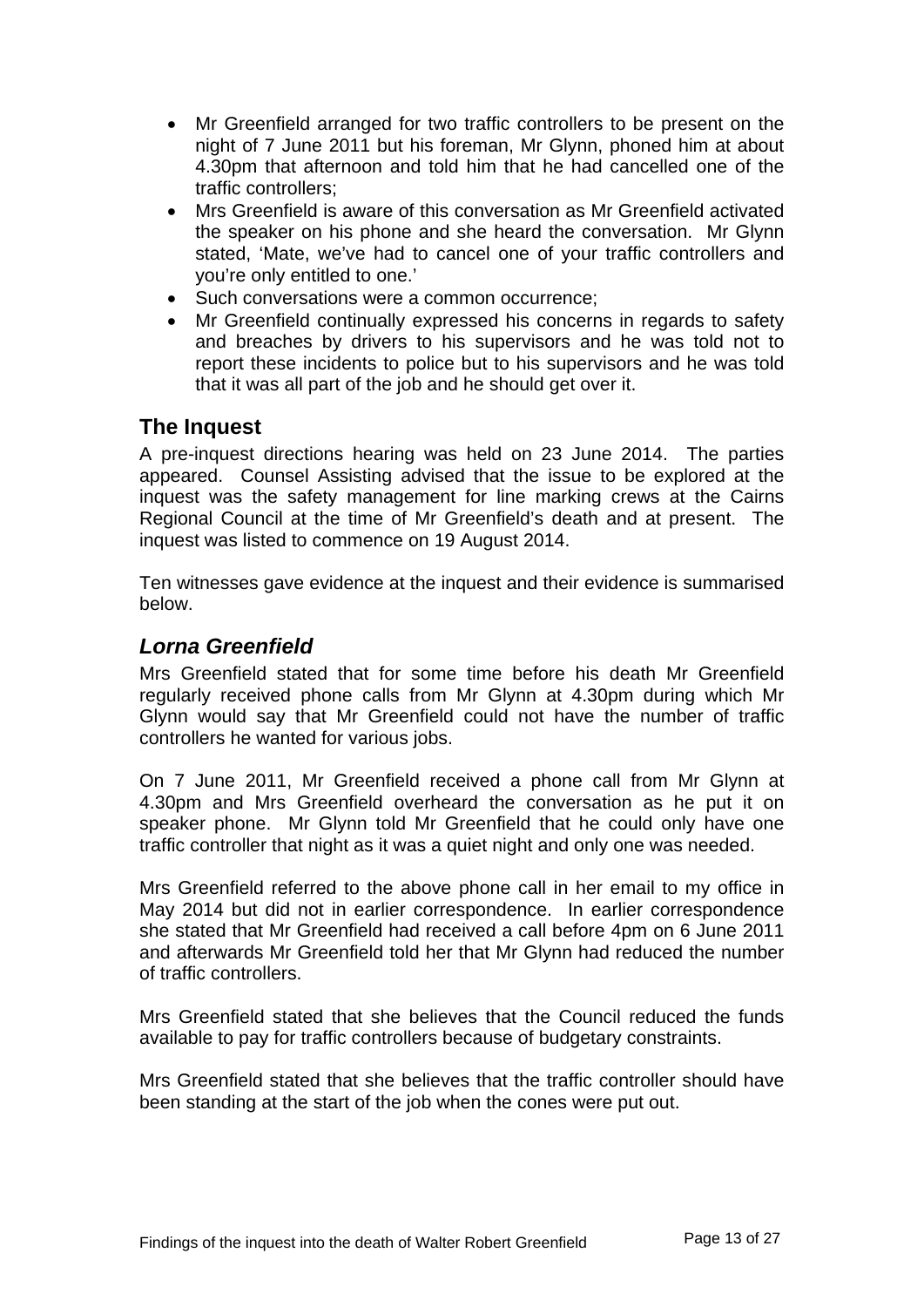## *Giovanni Furnari*

Mr Furnari said that when he arrived on site on 7 June 2011 the traffic controller was not on site – he was already putting out signs further north.

Mr Furnari said that the arrow board on his truck was not activated when Mr Greenfield was hit. The traffic controller was still out placing the signage at that time. When he was struck Mr Greenfield was laying the thermo plastic. There were 10 to 15 metres to be laid out that night and they had completed about 12 to 14 metres. Before they started laying out the thermo plastic Mr Greenfield had put out the traffic cones. There was about 15 metres of cones laid out.

It would have taken Mr Greenfield about 15 to 20 minutes to lay out the cones and the plastic.

Mr Furnari said that when the traffic controller had finished putting out the signs he would stand at the front (southern end) of the job site with his slow batt. He should have been in place before they started work. They started work before he was there as they thought it was safe to do so.

Although that was not in accordance with procedure, Mr Furnari considered that what they did was safe.

Mr Furnari said that the night of Mr Greenfield's death was the only time the crew had started work without having the traffic controller in place.

Mr Furnari said that the crew generally had sufficient traffic controllers for their work sites. One was generally sufficient. He stated that he would not have started work if he thought that they needed more traffic controllers.

## *Charles James Scorey*

Mr Scorey said that he and the crew discussed the job on site and at the depot before going on site. He said that the traffic controller, Mr Guignon, met them outside the depot and then they had a further meeting with him on site. He said that Mr Furnari arrived on site directly behind them. They had a generic site plan.

Mr Scorey said that the arrow board on the truck was not on but the hazard lights and rotating lights were.

Mr Guignon had put the signs up for the northbound traffic and they asked him to to go and put the signs out for the next part of the job which was to take place further down Pease Street.

The Traffic Guidance System (a map to be drawn by the traffic controller at the start of the job) was at the shed, it was not signed on site. He said if there was a map drawn up by Mr Guignon it would have been done at the site.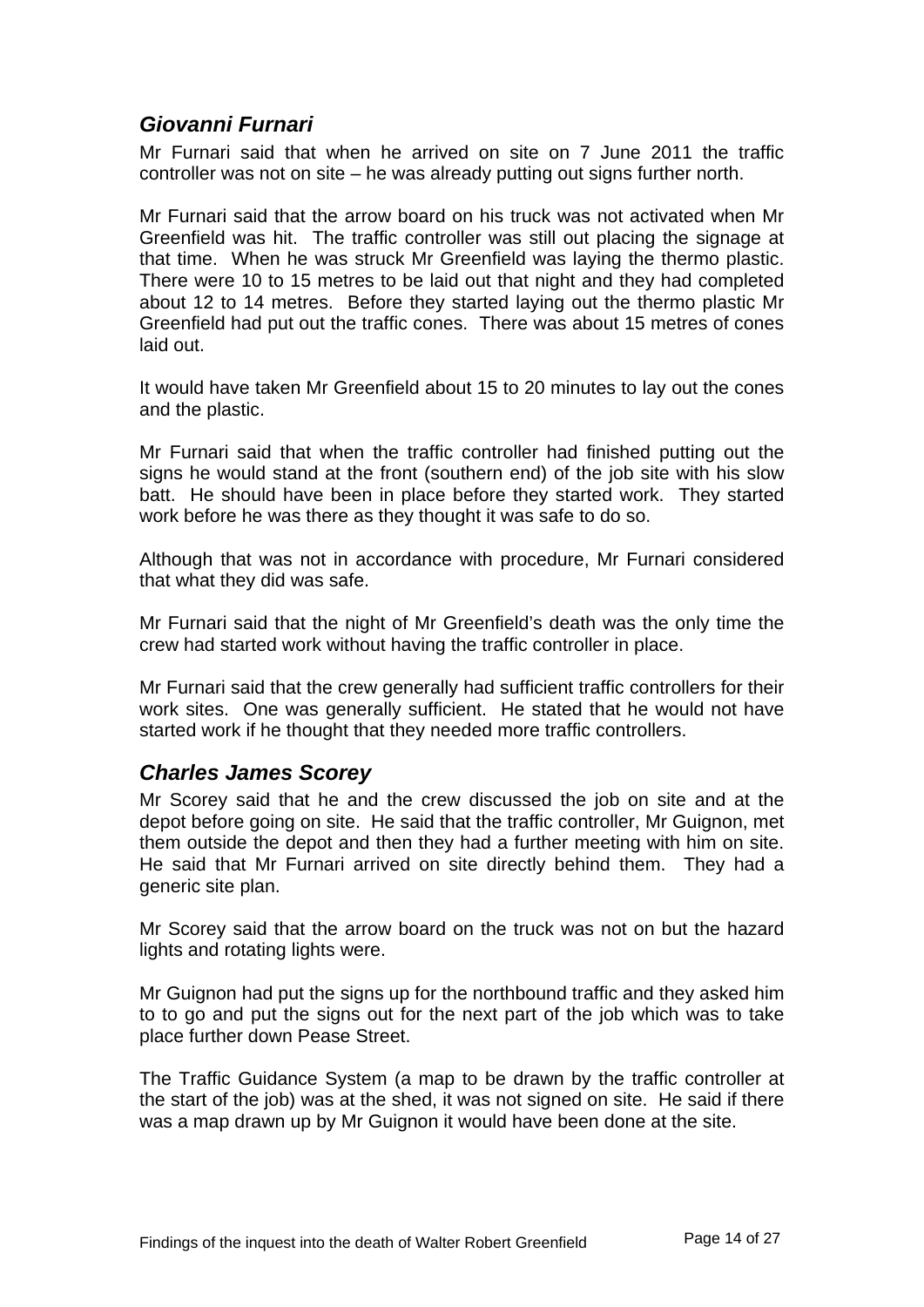Mr Scorey said that the traffic controller would draw up the map of the site and they would sign off on it at the end of the night.

Mr Scorey said that their crew did not complete the Site Specific Induction Plan as Mr Glynn would not give them the documentation.

Mr Scorey believes that the crew complied with the JSA except for the fact that they sent Mr Guignon to work on the next part of the job.

Mr Greenfield had put out the cones and then they made the decision to start the work before the traffic controller came back on site. They made that decision because it was a clear night and there was little traffic.

Mr Scorey stated that he believes a second traffic controller could have averted Mr Greenfield's death. He said that they sent Mr Guignon to the other end to save time but it there had been two traffic controllers the second one would have been in place on the work site.

Mr Scorey said that it was common practice for that crew to commence work without having the traffic controller in place.

Mr Scorey said that Mr Glynn told him that as the night crew were paid a loading of 15% they could only have one traffic controller on their jobs.

Mr Scorey said that when they were at the depot Mr Greenfield had told him that Mr Glynn had phoned him that afternoon and told him that they could only have one traffic controller that night.

Mr Scorey said that he could not recall the last time he raised any safety issues with his superiors at the Council.

Mr Scorey agreed that his crew regularly failed to comply with safety procedures in order to save time on jobs. He stated that they did not want to stand around 'twiddling their thumbs' for half an hour waiting for Mr Guignon to return but then agreed that, in fact, they would have only had to wait 10 to 15 minutes for Mr Guignon to finish setting up the signs for that site. Mr Scorey could give no reason why the crew had not utilised the truck with the arrow board by placing that at the beginning of the job site before setting out the cones and starting work.

#### *Stephen Guignon*

Mr Guignon said that he usually drew the TGS after he had put out the signs and he would give that to the ganger at the end of the shift when he handed in his time sheet. He didn't have time to do that on 7 June as the accident had happened before he had finished putting out the signs.

He said that the crew should not have started work until he had put out the signage and returned to the site. It would have taken him about 15 to 20 minutes to put out all six signs. Mr Guignon could see when he was putting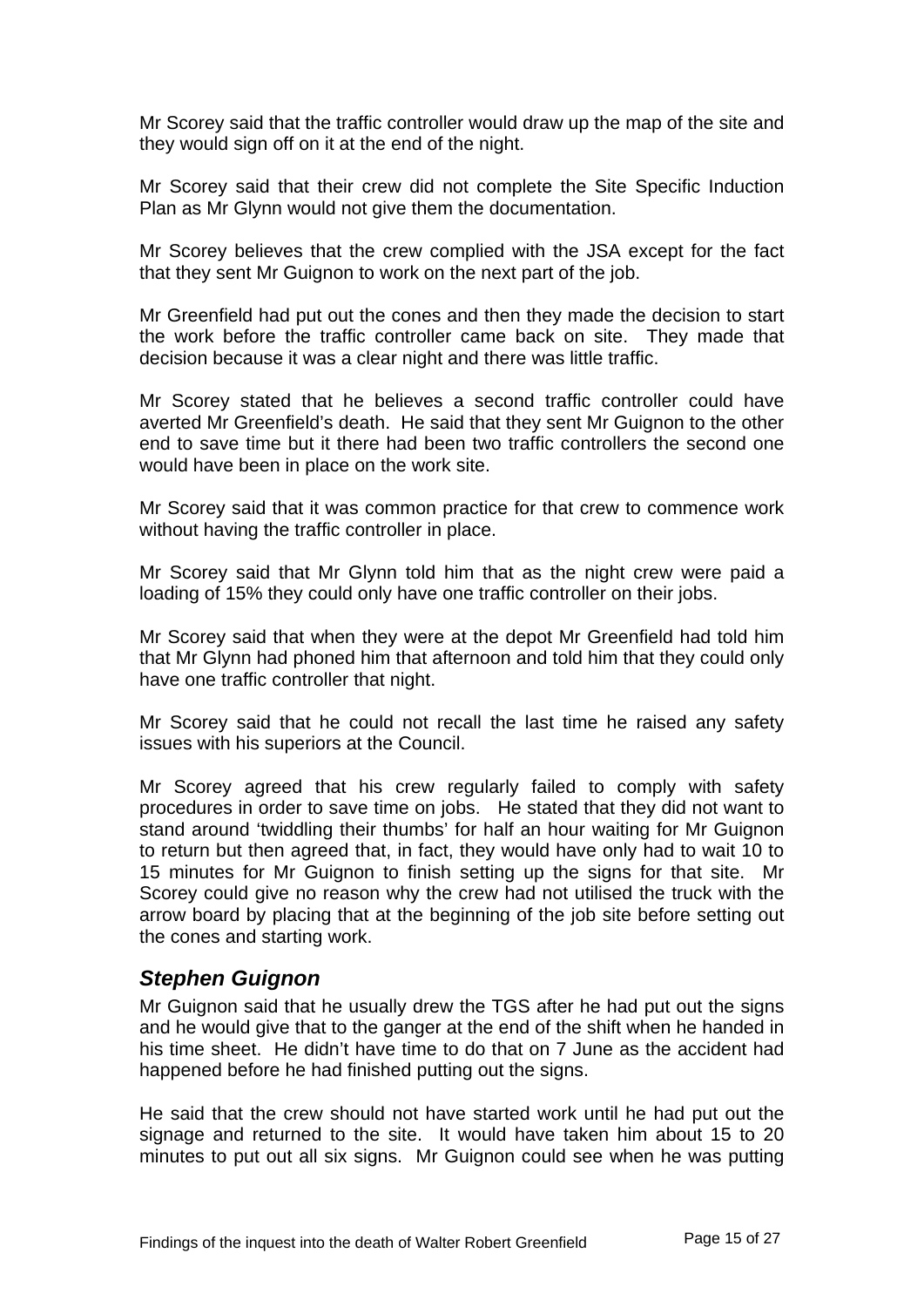out the signs that the crew had started work but he didn't say anything as he didn't think it was unsafe for them to do so.

At no time did Mr Greenfield tell Mr Guignon that he considered there should have been more traffic controllers on a job. If Mr Guignon had considered that there should have been more he said he could have ordered extra men through his boss, Mr Dry, and he could have done so without getting approval from any other person.

Mr Guignon said that it would have been safer that night had there been more two traffic controllers rather than only one as there would have been 'more eyes on the road'. Mr Guignon also said, however, that had there been another traffic controller that person would have been in the truck with him putting out the signs.

## *Chris Glynn*

Mr Glynn stated that he had never refused a request for more traffic controllers. He said that Mr Greenfield was very safety conscious and had an excellent knowledge of the JSA and MUTCD.

Mr Glynn set out the procedures that should have been followed that night:

- 1. the crew would discuss the job with the traffic controller at the depot;
- 2. they would attend on site and the traffic controller would develop the Traffic Guidance System (a hand drawn map);
- 3. the crew should have completed the Site Specific Induction Plan (although this was never done by his crews as he was unaware of the requirement);
- 4. the traffic controller would put out the signs as per the TGS and then the cones;
- 5. the traffic controller would position himself at the start of the job;
- 6. the crew would commence work.

Mr Glynn said that if the crew were putting out the cones he would expect the traffic controller to be in place with his batt.

Mr Glynn denied that he had called Mr Greenfield on the afternoon of 7 June 2011 and produced his work mobile phone records which showed there were no calls made that afternoon. He said that he could not recall the last time he spoke to Mr Greenfield but that it was not in the immediate period before 7 June 2011.

Mr Glynn said that when he had heard that there were suggestions that he had cancelled a traffic controller on 7 June 2011 he asked Mr Dry if ECTC had any record of any traffic controllers being cancelled that day and there was no such record.

Mr Glynn said that he had never received requests from the crews or the union for more traffic controllers on job sites.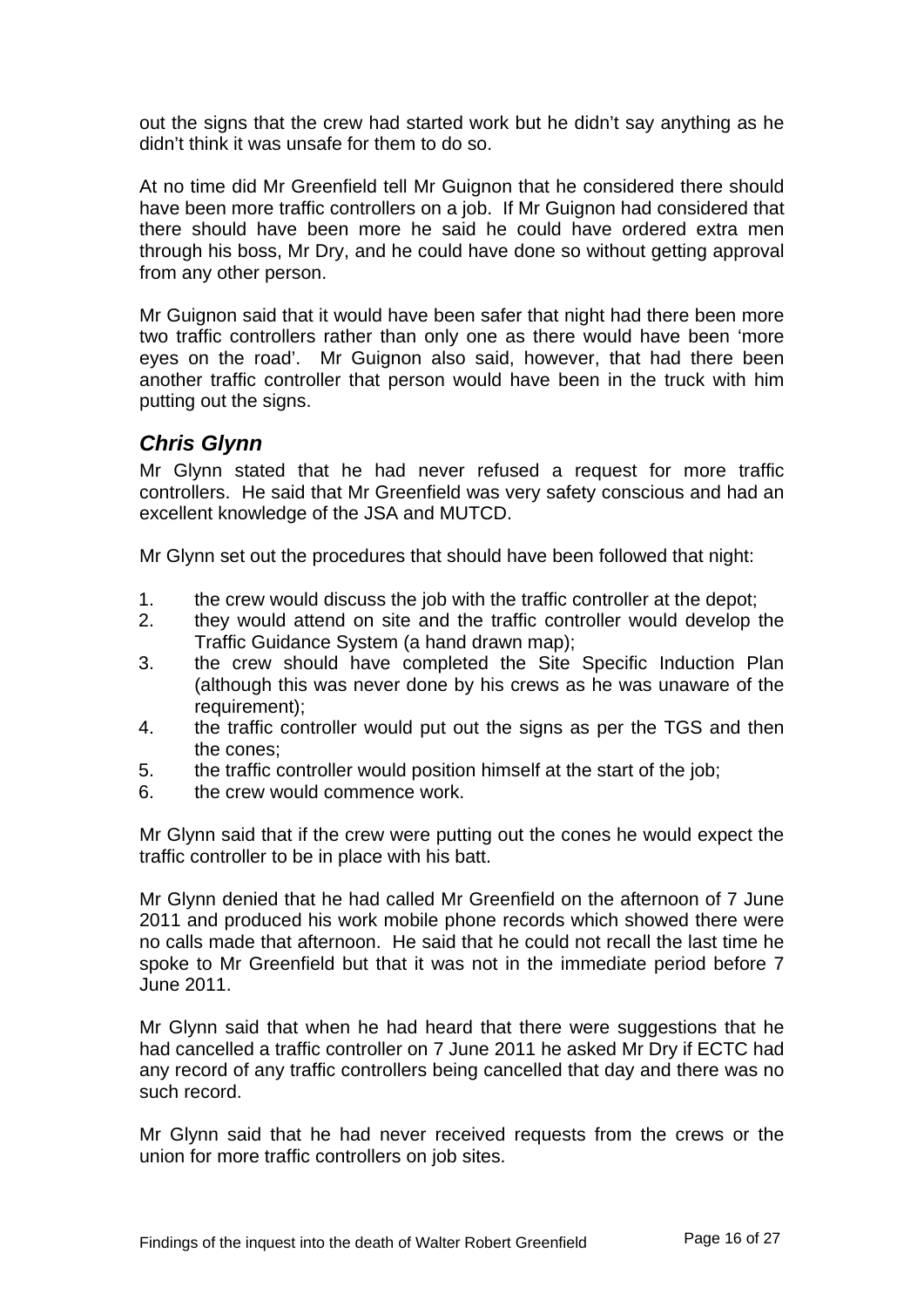Mr Glynn said that although he was the supervisor of the night crew he had never done a site inspection at night. He agreed that such inspections probably should have been done but said that he had never raised the issue with his superiors.

Mr Glynn said that the TGS should have been signed off by both the traffic controller and the ganger before work commenced. That was not done on 7 June 2011.

Mr Glynn said that he did not answer his work phone at night as he finished work at 4pm.

Mr Glynn said that he had never been told by Mr McFadden that there was no money in the budget for traffic controllers, in fact, the line marking budget was underspent towards the end of the 2011 financial year and that is why the Council had decided to initiate night work.

Mr Greenfield's crew had never been criticised for under-performance – they achieved more work than the day crew. There was no pressure put upon them to work faster.

#### *Paul Johnson*

Mr Johnson stated that there were no budgetary constraints put on any safety measures. Neither he nor any other managers had ever questioned expenditure on traffic controllers.

Mr Johnson said that he had a good relationship with Mr Greenfield and his crew and would stop and talk to them in their shed at the depot. They knew they could phone him at any time. On one occasion Mr Greenfield phoned him and requested more traffic controllers on a job. That was some time ago and on a day job and there ended up being seven controllers on that job. He believed Mr Greenfield phoned him directly on that occasion instead of going through the usual channels because of the large number of controllers requested.

He said that Mr Greenfield and Mr Scorey were very safety conscious and if they had any concerns he would expect that they would have raised them with him. They had never complained to him about Mr Glynn refusing or cancelling traffic controllers.

Mr Johnson said that it was his opinion that the site of Mr Greenfield's death could have been adequately controlled by one traffic controller. He said the crew should not have commenced work until he was in place.

Surprisingly, considering his position and responsibilities at the Council, Mr Johnson stated that he was unaware of the Improvement Notices issued to the Council, how Mr Greenfield's death occurred and the level of supervision that Mr Glynn exercised over Mr Greenfield's line marking crew.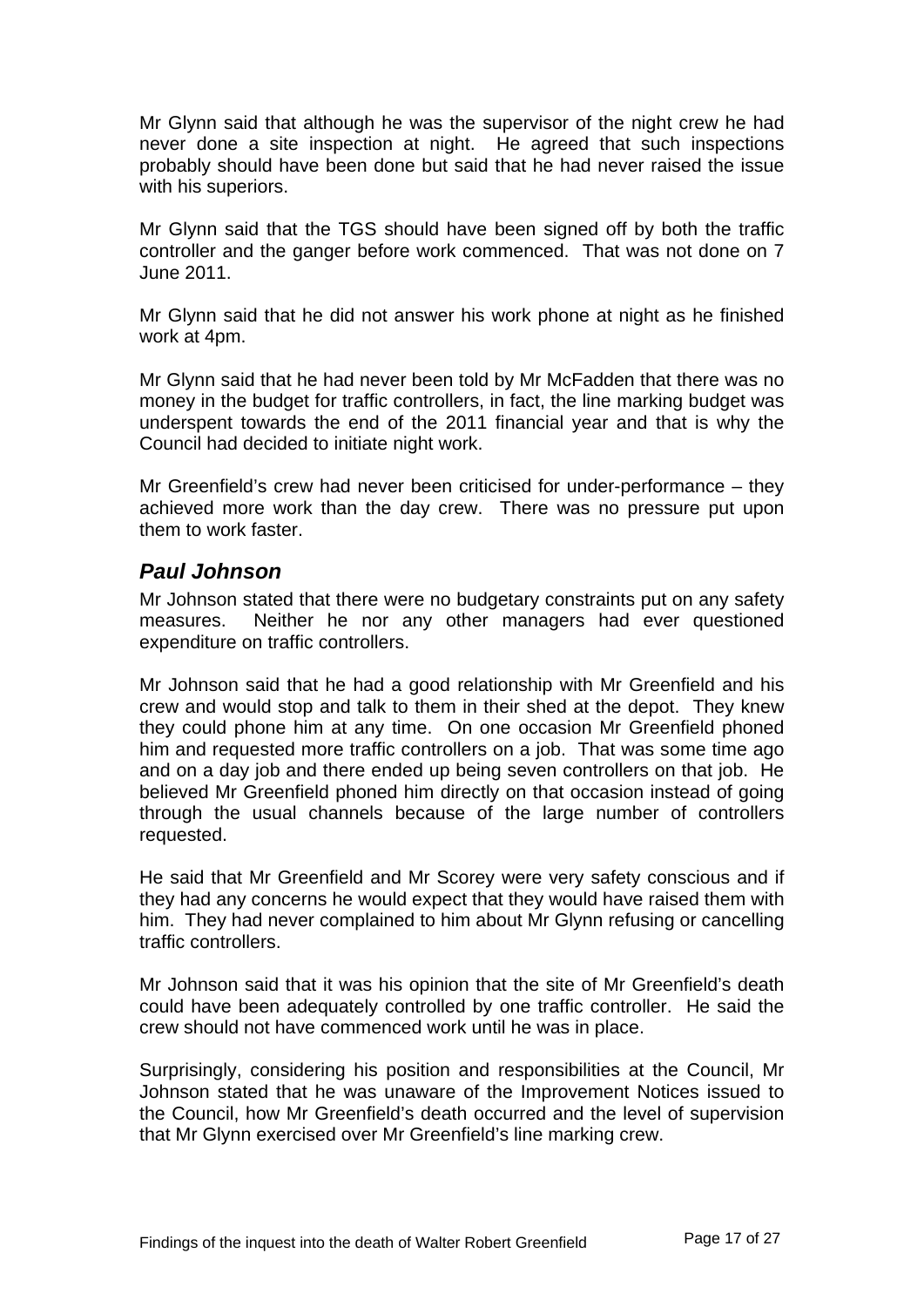Mr Johnson said that random site inspections have increased since the Council employed two Traffic Management Officers, subsequent to Mr Greenfield's death.

The SWMS in regard to line marking, developed by the Council and reviewed since Mr Greenfield's death, now mandates that no traffic cones are to be placed on the road until the traffic controller has put out all signage and returned to the work site and is in place.

## *Michael McFadden*

Mr McFadden said that gangers could order traffic controllers for a job themselves and didn't need any authorisation to do so. As at 7 June 2011 the road works budget was significantly underspent.

Mr McFadden said that, although the MUTCD and the JSA as at 7 June 2011 did not require a traffic controller on site, as Mr Guignon was there the crew should not have started work until he was in place with his slow batt or night wand. He is of the opinion that the traffic controller should have been in place prior to the cones being put out.

He said that Mr Glynn should have been supervising the crew and if they had not communicated for a lengthy period that would not be best practice. He believes that Mr Glynn did not have a good relationship with the crew but that Mr Johnson was very conscious of that and he would have endeavoured to address any issues which arose due to the conflict.

Mr Johnson said that the Council suspended night work after Mr Greenfield's death.

He thinks that it would be a very good idea to photograph or video sites when they are set up and before work commences.

## *Stephen Dry*

Mr Dry was employed as Operations Manager by ECTC at the time of Mr Greenfield's death and he was Mr Guignon's supervisor. He said there was a standing order of one traffic controller for Mr Greenfield's crew. If extra controllers were required for a job they would be ordered. Mr Scorey would sometimes ring him and arrange for extra traffic controllers and sometimes Mr Glynn would do so but such requests usually came from the traffic controller on site.

Mr Dry had no requests for extra traffic controllers for the night of 7 June 2011 and there were no cancellations of traffic controllers for that evening.

Mr Dry said that, to his knowledge, there were no cutbacks in the Council budget in regard to road works and, in fact, he was told by other supervisors that there was an unrestricted budget for traffic controllers.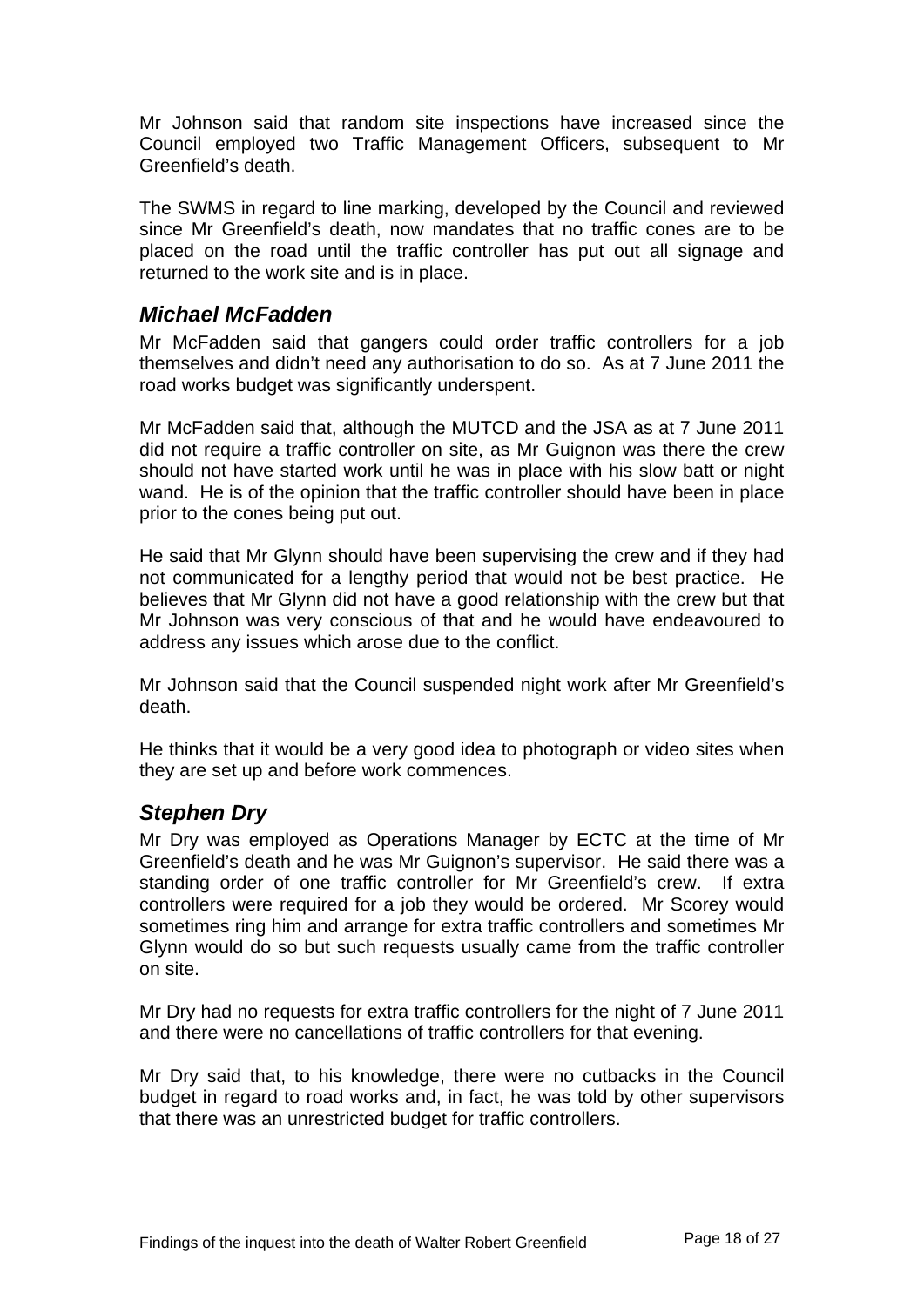Mr Dry, a qualified Level 4 Traffic Controller, and now employed as the Traffic Safety Officer with the Council, set out the steps that Mr Greenfield's crew should have followed:

- TGS drawn up and agreed upon by the ganger and the traffic controller;
- Signs put out;
- Crew go on road.

Mr Dry said that whilst the signs were being put out the crew could be making preparations for the job off road but should wait for the traffic controller to return before going onto the road. The documentation (i.e. the TGS and the Site Specific Induction Plan) should be completed and agreed upon before work commences.

Mr Dry was aware that neither document was completed on the night of 7 June 2011. Mr Guignon told him that he hadn't done it as he wasn't back on site at the time of the accident.

Mr Dry said that, at the time of Mr Greenfield's death it was not unusual for crews to start work before the traffic controller had finished up but it was not best practice.

#### *Bruce Gardiner*

Mr Gardiner gave evidence that the SWMS which has been put in place since Mr Greenfield's death now mandates that no work is to be carried out and no cones are to be placed on the road until the traffic controller is in place.

#### *Luke Boniface*

Mr Boniface is a ganger in charge of a line marking team which works on the Northern Beaches. That team does not work at night due to lower levels of traffic in that area.

Mr Boniface stated that he has worked for the Council for 29 years and during that time has received much training in relation to line marking including traffic control and risk assessment.

Mr Boniface said that, as ganger, he is in charge of the work site and responsible for requesting traffic controllers. He said he has never had a request for controllers rejected by his supervisor. He is unaware of any budgetary restraints which have impacted on safety measures including availability of traffic controllers.

Mr Boniface said that prior to starting on a job, he and his supervisor draw up a plan and work out how many traffic controllers are needed. He said they usually come in pairs but sometimes he only has one on a job.

Mr Boniface is aware of the set up of the job site on which Mr Greenfield died and is of the opinion that one traffic controller would have been sufficient on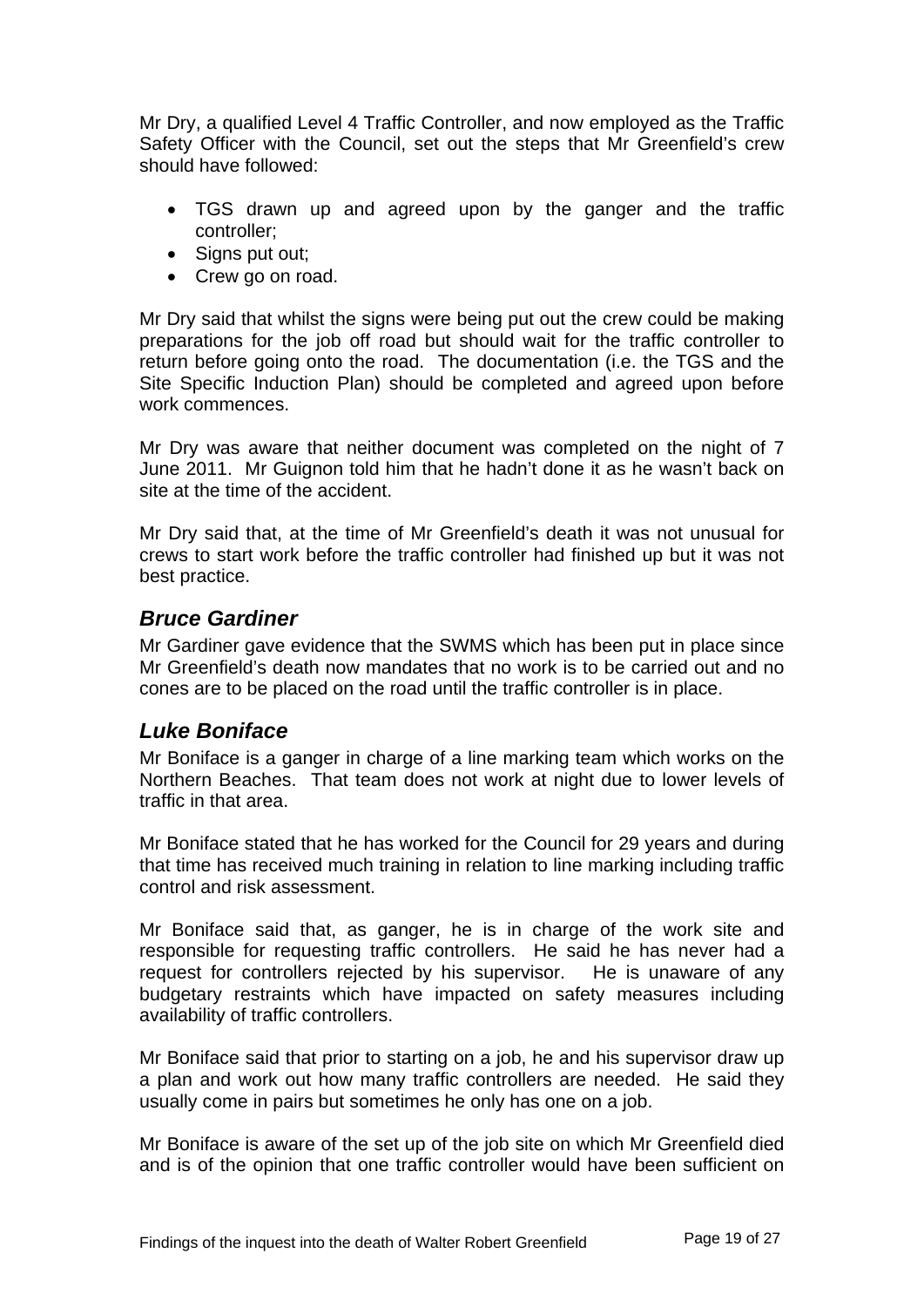that site. However, Mr Boniface said that no work should have been commenced and no cones put out before the traffic controller had finished putting out the signage.

In relation to procedure, Mr Boniface said that the traffic controller draws up a plan of the site and then the ganger signs off on it. The signs are laid out then the cones are used to close off the lane and then the truck is put in place at the start of the job. The traffic controller should be in place with a bat before any work is undertaken.

## *Leisa Vagg*

Senior Constable Vagg was a member of the Forensic Crash Unit that investigated Mr Greenfield's death. She said that the driver saw the signs at the southern end of the site and she saw that there was a truck with flashing lights and some people standing around but their significance did not register with her.

Snr Const Vagg said that had the traffic controller been in place with a slow batt it may have heightened her awareness that roadwork was taking place.

Snr Const Vagg said that the FCU investigators concluded that the following should be recommended:

- 1. the traffic controller should be in place before any workers go onto the roadway;
- 2. photographs or video footage should be taken when a work site is set up so that if there is an accident there will be an accurate record of the site for investigators. In this case the site was altered to make way for the ambulance, etc before police arrived.

## *Submissions*

Ms Wilson submitted that the following recommendations were appropriate:

- 1. Ensure that line marking gangs do not commence work on the road way (including delineation set up) until all signs and safety measures have been put in place and the traffic controller returns to act as a spotter/ safety number.
- 2. Line marking operations are not to commence until the traffic controller gives approval.
- 3. Photographs or video of the work site are taken after all signage and safety measures are agreed between the ganger and the traffic controller, and prior to work on the road way commencing.
- 4. Spot checks or safety audits be conducted on line marking work sites to ensure compliance with relevant safety procedures and set up (including during night work if reinstated).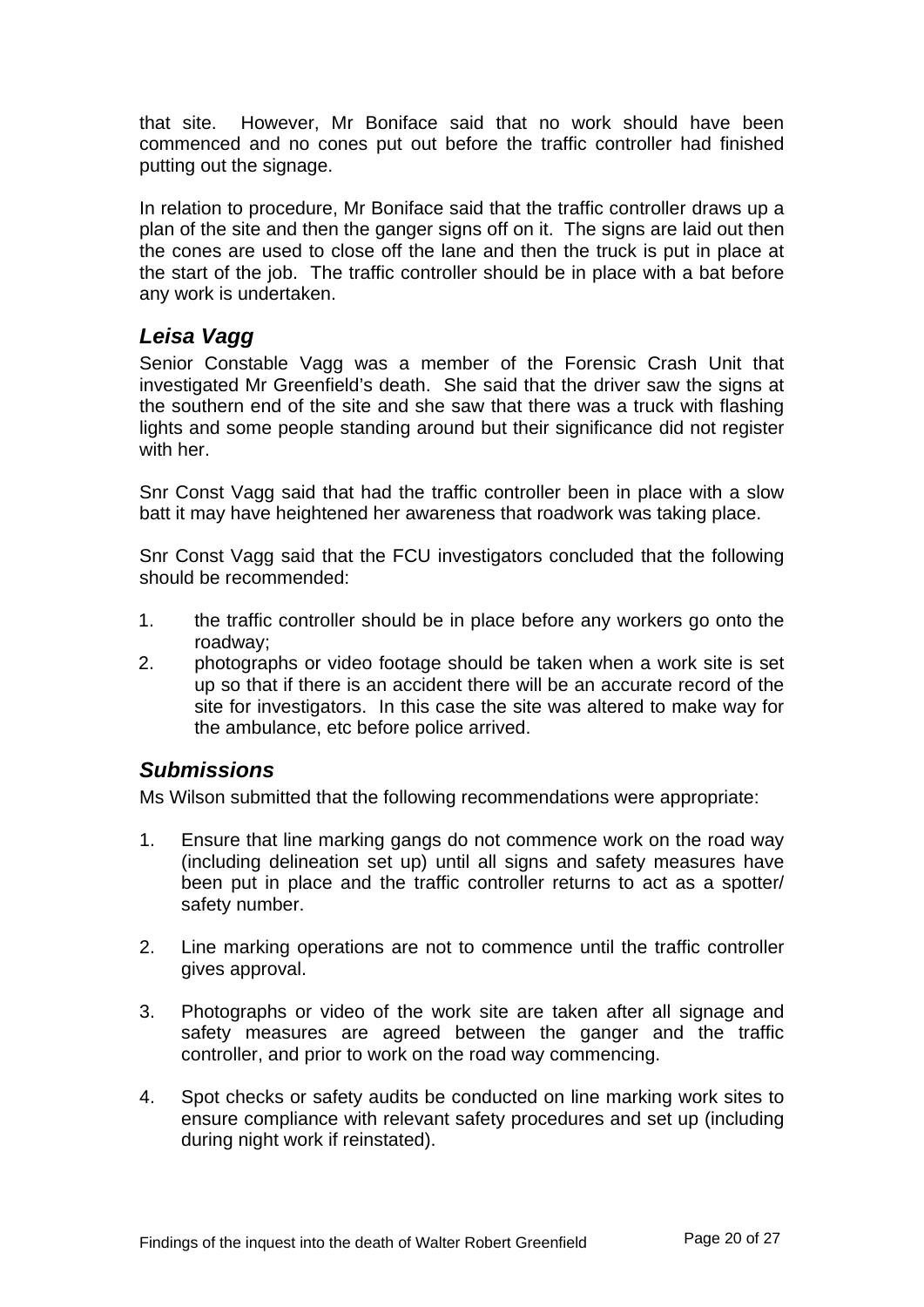Ms Wilson noted that the first recommendation has already been implemented by the Council in that the new SWMS has incorporated that procedure. She submitted that I should make the remaining recommendations.

Mr McKinstry agreed with Ms Wilson.

Mr Waltham submitted that I should also consider the following recommendation:

1. That the Council engage an Occupational Health and Safety Officer to undertake risk assessment to clearly outline in one document the procedure to be adopted by line marking gangs (site specific risk analysis), including that signage and traffic cones are to be put out and the traffic controller be in place before any work on the road commences.

## **Comments, recommendations and findings**

#### *The scope of the Coroner's inquiry and findings*

An inquest is not a trial between opposing parties but an inquiry into a death. The scope of an inquest goes beyond merely establishing the medical cause of death.

The focus is on discovering what happened; not on ascribing guilt, attributing blame or apportioning liability. The purpose is to inform the family and the public of how the death occurred and, in appropriate cases, with a view to reducing the likelihood of similar deaths.

As a result, a coroner can make preventive recommendations concerning public health or safety, the administration of justice or ways to prevent deaths from happening in similar circumstances in future.

A coroner must not include in the findings or any comments or recommendations, statements that a person is or maybe guilty of an offence or is or maybe civilly liable.

Proceedings in a coroner's court are not bound by the rules of evidence. That does not mean that any and every piece of information however unreliable will be admitted into evidence and acted upon. However, it does give a coroner greater scope to receive information that may not be admissible in other proceedings and to have regard to its origin or source when determining what weight should be given to the information.

A coroner should apply the civil standard of proof, namely the balance of probabilities. However the more significant the issue to be determined, the more serious an allegation or the more inherently unlikely an occurrence, then the clearer and more persuasive the evidence needs to be for a coroner to be sufficiently satisfied it has been proven.

If, from information obtained at an inquest or during the investigation, a coroner reasonably suspects a person has committed an offence, the coroner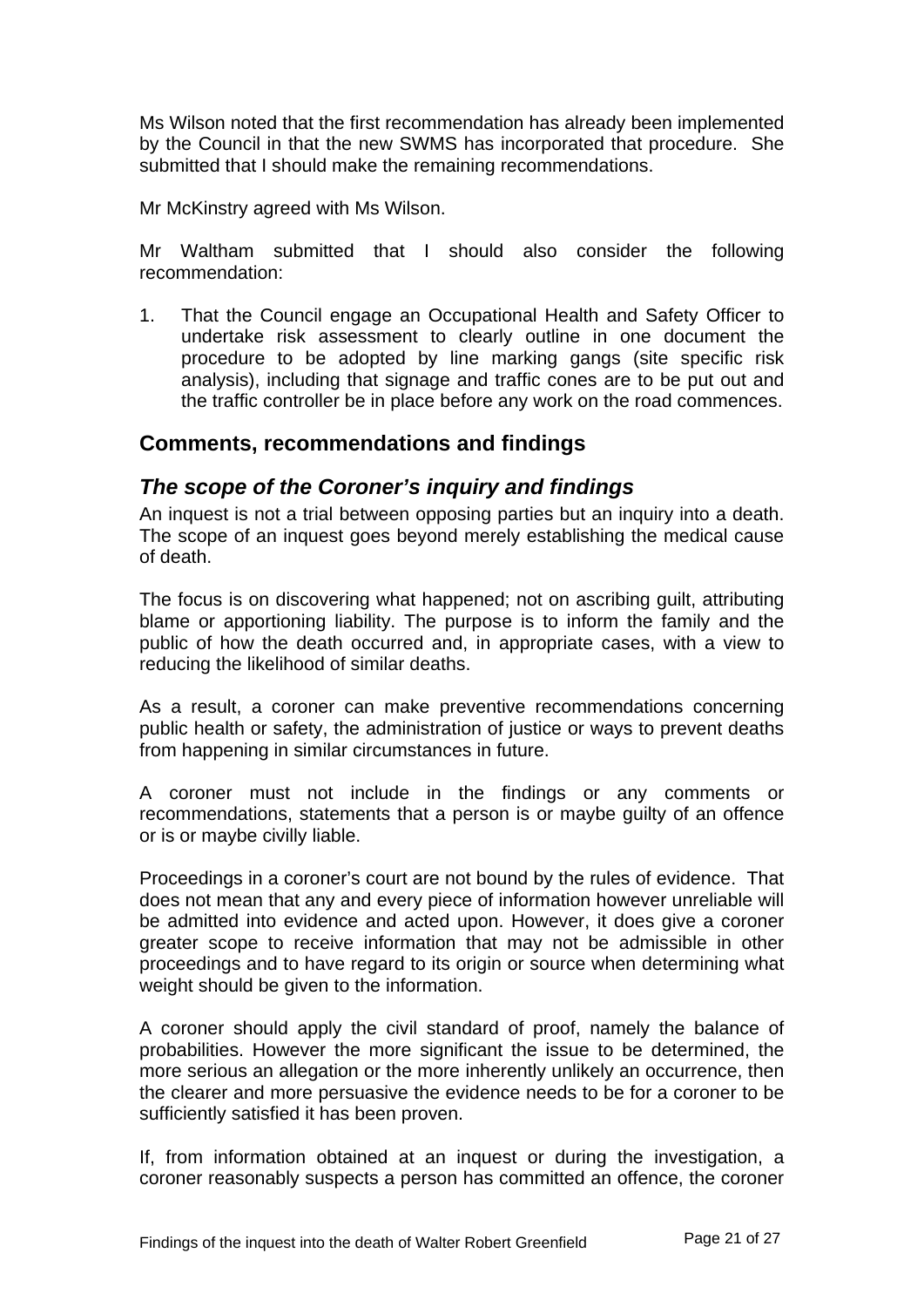must give the information to the Director of Public Prosecutions in the case of an indictable offence and, in the case of any other offence, the relevant department. A coroner may also refer a matter to the Criminal Misconduct Commission or a relevant disciplinary body.

#### *Comments*

Mr Greenfield died at 10.59pm on 7 June 2011 from injuries he sustained when he was struck by a car. At the time he was struck he was working on the road on Pease Street at Manoora. He was putting out thermo plastic for line marking.

Mr Greenfield was the supervisor of a line marking crew which consisted of himself, Mr Scorey and Mr Furnari. Their traffic controller that night was Mr Guignon. He had been their regular traffic controller for about six months.

The crew met up at the Council depot before starting work that night. They didn't see Mr Guignon at the depot but met up with him at the work site. It is unclear whether they had any lengthy discussion in relation to the setting up of the work site but they had worked at that site together in the recent past and they may have already agreed on how it was going to be set up.

Mr Guignon put out the initial sign at the southern end of the job which warned drivers of the roadworks and reduced the speed limit to 40 km/hour. He then left, in his truck, to put out the six other signs required.

Whilst Mr Guignon was gone, Mr Greenfield placed about fifteen metres of traffic cones onto the road and then he and Mr Furnari started laying down the thermo plastic on the road. They had completed about 12 of the 15 one metre strips to be put down when Mr Greenfield was struck by a car.

The driver saw the initial sign but thought that it may have related to previous road works, she failed to see the traffic cones, veered into the left lane, hit the cones and then failed to see Mr Greenfield in front of her and struck him. When he was hit Mr Greenfield was moving towards the left, trying to get off the road.

The Council truck was parked off the side of the road. It was fitted out with an arrow board but that had not been turned on. The truck did have flashing lights and hazard lights activated. The driver saw the truck and some flashing lights and thought it may have been a fire truck.

At the time Mr Greenfield was struck Mr Guignon was returning to the site in his truck. He was waved down by Mr Furnari.

Before this inquest commenced it had been suggested by some of the witnesses that Mr Greenfield's death had been significantly contributed to, and/or caused by a lack of safety measures for Council line marking crews working on roads. In particular, allegations were made that Council had cut back on the number of traffic controllers that were available to such crews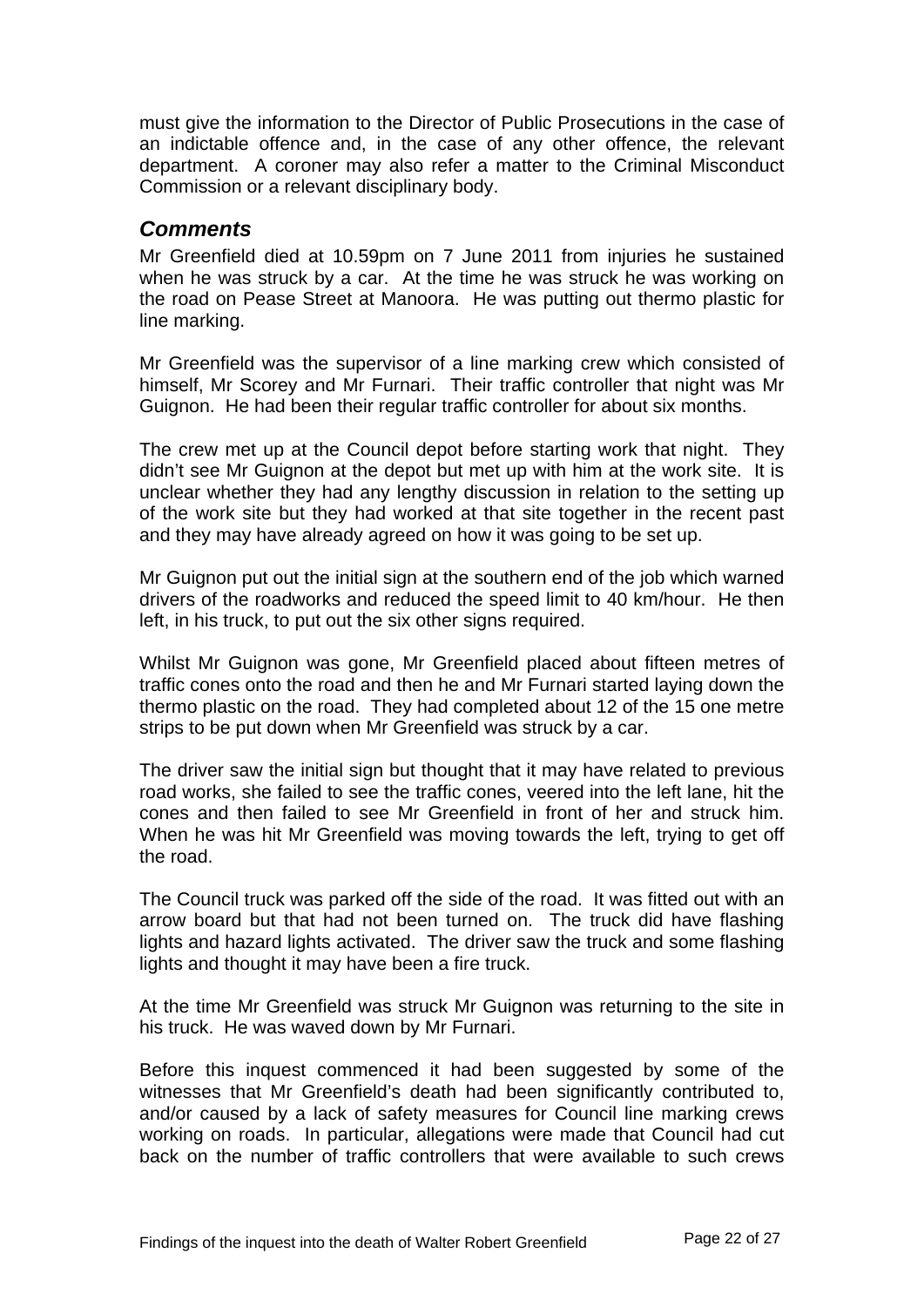and, on the night of 7 June 2011, a second traffic controller that was to be allocated to the job had been cancelled by Mr Greenfield's supervisors.

The evidence heard in this inquest does not support any of those contentions.

There were at the time, and are now, no budgetary constraints in relation to traffic controllers. Mr Greenfield, Mr Scorey and Mr Guignon had the authority to order more traffic controllers if they had believed that more were required. They could have done so before or after starting work on the site. They had worked at that site in the recent past and had a good knowledge of it and the safety requirements.

Neither Mr Greenfield nor Mr Scorey had, at any time, complained to supervisors, Mr Furnari, workplace health and safety representatives or union representatives about safety issues or lack of safety resources including traffic controllers. Mr Greenfield and Mr Scorey did not, any time, tell Mr Furnari that they had been refused extra traffic controllers.

The evidence has revealed that there was a standing order for one traffic controller on all of Mr Greenfield's jobs and none were ever cancelled. Certainly, there was no cancellation of a traffic controller on the night of 7 June 2011.

Mr Scorey, Mr Furnari and Mr Guignon all said, during the investigation and the inquest, that they believed the accident could have been averted if there was another traffic controller on site. This is not so. Firstly, they did not properly utilise the traffic controller they had on site. Secondly, the evidence revealed that one traffic controller was sufficient for that site. The work was not impacting on traffic on the other side of the road. If there had been a second traffic controller on site he or she would have been in the truck with Mr Guignon putting out the signs and then would have stood nearby the men working on the road.

Mr Greenfield's death was primarily caused by the driver who failed to comply with the road safety signs, failed to see the traffic cones and struck him. She admitted her guilt and has served a period of imprisonment.

Mr Greenfield, Mr Scorey, Mr Furnari and Mr Guignon failed to follow the Council policies and procedures for setting up and commencing work on line marking work sites and failed to utilise the safety measures that were available to them on site on 7 June 2011. These failures may well have contributed to Mr Greenfield's death.

The procedures were set out in the JSA which was current at that time and which had been developed in consultation with Mr Greenfield and other line marking staff. They provided for safety measures which were over and above the minimum requirements of the MUTCD.

The JSA required that a Traffic Guidance Scheme be completed by the traffic controller either before or after the signage had been put out and it be signed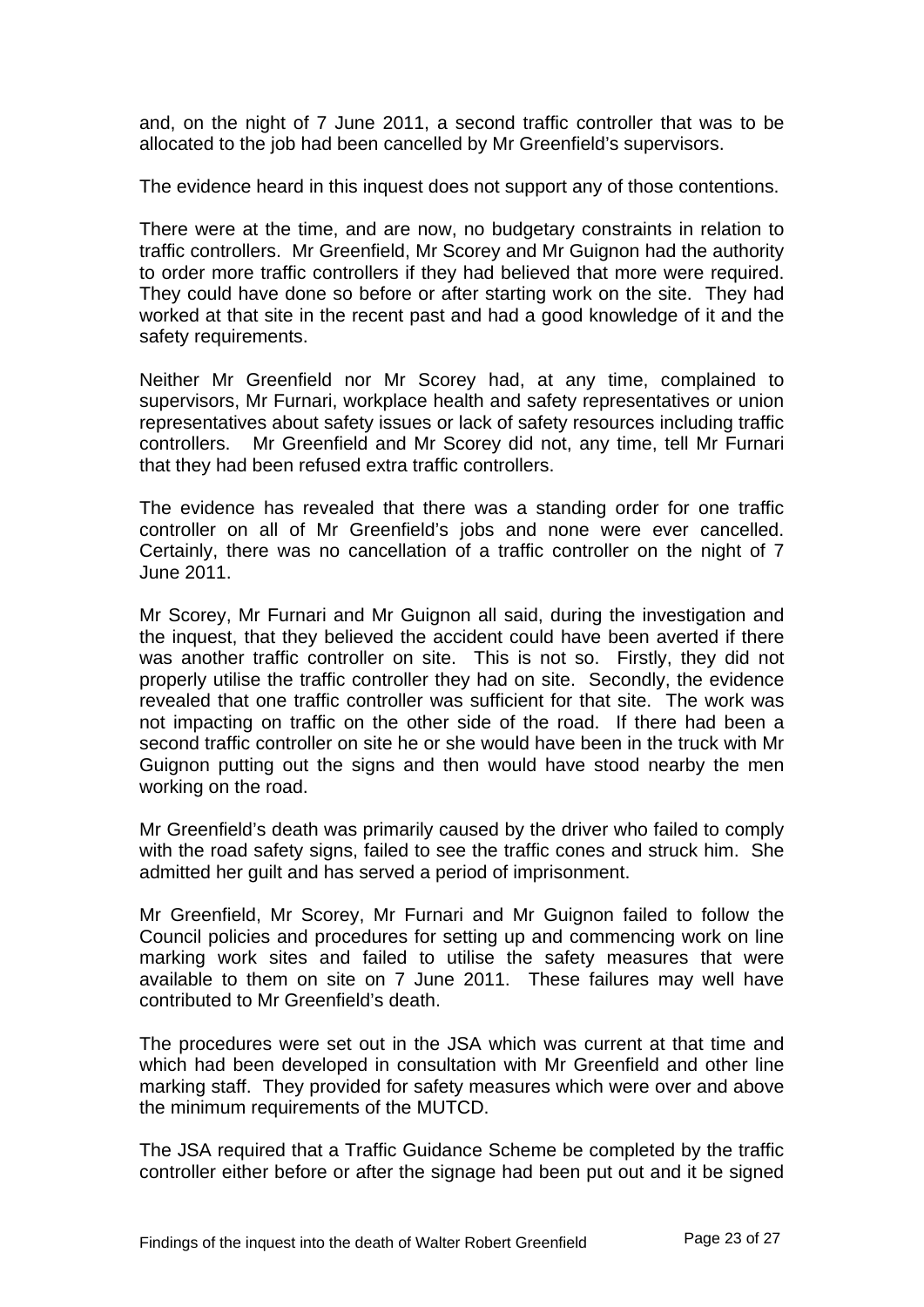off on by both the traffic controller and the ganger. That document was not completed and signed off on that night because Mr Greenfield had started work, and was struck, before the traffic controller returned to the site.

If the crew had waited for Mr Guignon to return and not started work until the proper documents had been completed and signed, Mr Guignon would have been in place at the time the car which struck Mr Greenfield drove into the site. Mr Guignon would have been standing in front of the cones, between the first road works sign and the traffic cones. He would have been standing in position before the point where the driver started to change lanes. It is unlikely therefore, as has been suggested, that she would have struck Mr Guignon.

The driver said that although she saw the first sign she did not know if it was current. If she had then seen Mr Guignon standing on the roadway, waving an illuminated batt, it is very likely that she would have realised that the sign was current and road works were underway which would have caused her to slow down and pay more attention.

Further, had the Council truck with the illuminated arrow board been on the road before the location where the work was being carried out, this would have served as a further warning to the driver and one which would have been difficult to ignore or misinterpret.

The truck was available to the crew and could easily have been moved onto the road. The crew did not think that such safety methods were required that night.

Had Mr Greenfield and Mr Scorey complied with the JSA and utilised the resources available to them it is likely that Mr Greenfield would not have been struck by the car.

It is clear that the Council is a responsible employer which takes workplace health and safety issues very seriously and does its best to protect its workers. Council line marking staff were more than adequately trained and had available to them safety equipment and measures over and above that required by the MUTCD.

However, it is also clear from the evidence adduced at this inquest that the Council did not ensure that Mr Greenfield's crew was following those procedures or implementing their training.

On 7 June 2011 Mr Greenfield and his crew did not comply with best practice and the JSA. One can be reasonably satisfied that this was not the first time they had worked in this manner. Their supervisors were not aware that they were not complying with the JSA for two reasons.

Firstly, Mr Glynn was not aware of the requirement that the Site Specific Safety Induction be completed. His lack of knowledge in that regard, however, did not contribute in any way to the accident. Had he enforced the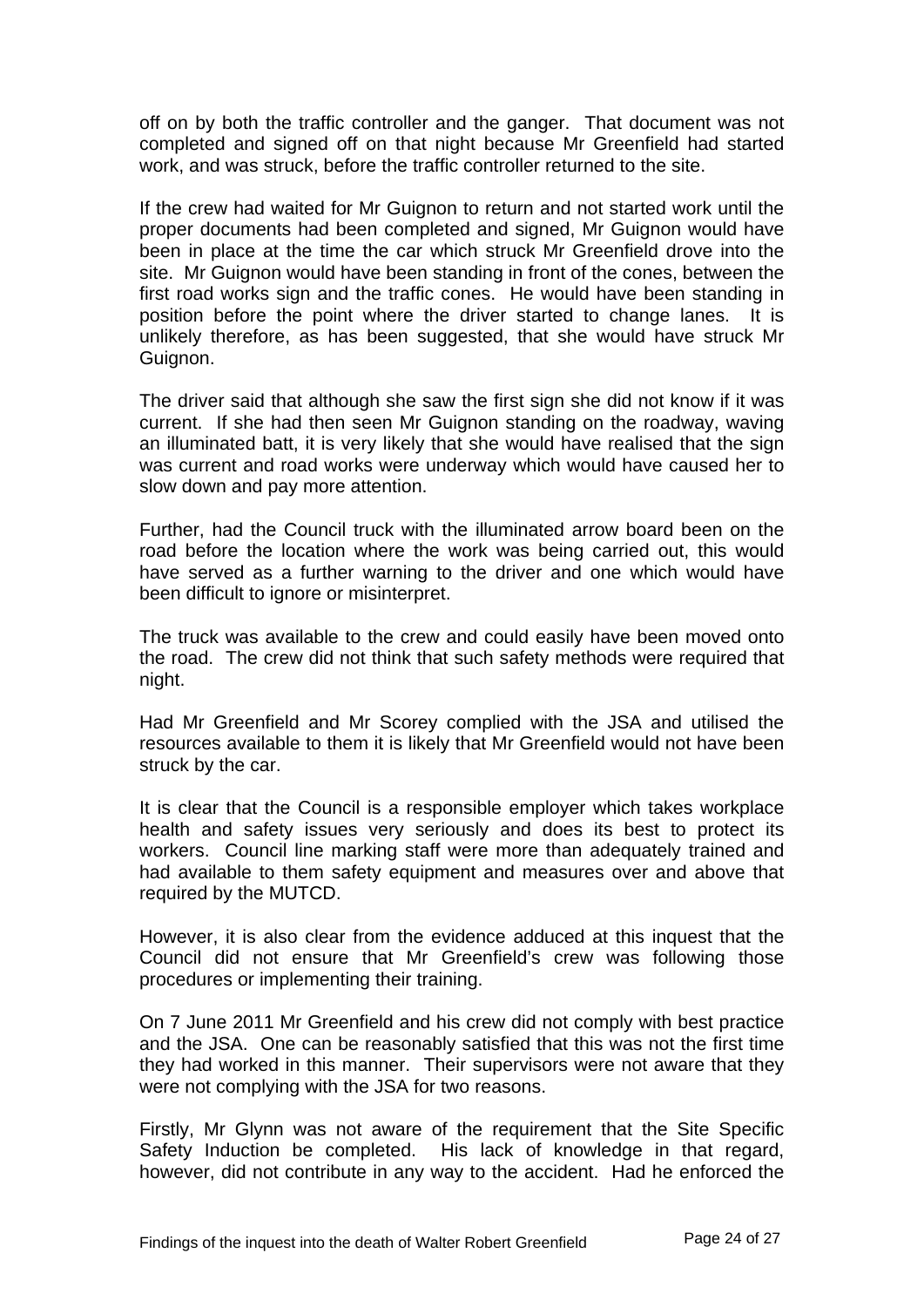completion of that document it is unlikely that it would have been signed off before the end of the shift, as was the practice with the TGS which was being completed but signed at the end of the shift by Mr Greenfield's crew.

Secondly, there was no real supervision of Mr Greenfield's crew. Mr Glynn could not recall the last time he spoke to Mr Greenfield. Information about work was exchanged between Mr Glynn and the crew by the use of 'in' and 'out' trays. Mr Glynn, although directly responsible for supervising the crew, never visited their work site as he worked day shift and they worked night shift. Mr Glynn's supervisor, Mr Johnson, gave evidence that Mr Glynn was always available to the night crew. This was clearly not the case. Mr Glynn was not paid to be on call and finished work at 4pm.

Mr Johnson must have known that Mr Greenfield's crew were not subject to any supervision whilst working at night.

Had Mr Greenfield's crew been appropriately supervised including being subject to random on site inspections, which the day crews experienced very regularly, it is likely that they would have been more compliant with procedures in relation to documentation and better utilised the resources they had on site.

The Forensic Crash Unit investigators noted that, when they arrived at the scene, it had been disturbed to make way for the emergency services personnel. This made it difficult to establish exactly how the scene had been set up prior to the accident. I agree with their recommendation that sites should be photographed or video recorded prior to work commencing. As well as providing an accurate presentation of any scene at which an accident occurs, this will help to ensure that work is not commenced whilst the site is being set up and made safe for workers.

#### *Recommendations*

I make the following recommendations:

- 1. Photographs or video of the work site are taken after all signage and safety measures are agreed between the ganger and the traffic controller, and prior to work on the road way commencing.
- 2. Spot checks or safety audits be conducted on line marking work sites to ensure compliance with relevant safety procedures and set up (including during night work if reinstated).
- 3. The Council consider engaging an Occupational Health and Safety Officer to undertake risk assessment to clearly outline in one document the procedure to be adopted by line marking gangs (site specific risk analysis), including that signage and traffic cones are to be put out and the traffic controller be in place before any work on the road commences.